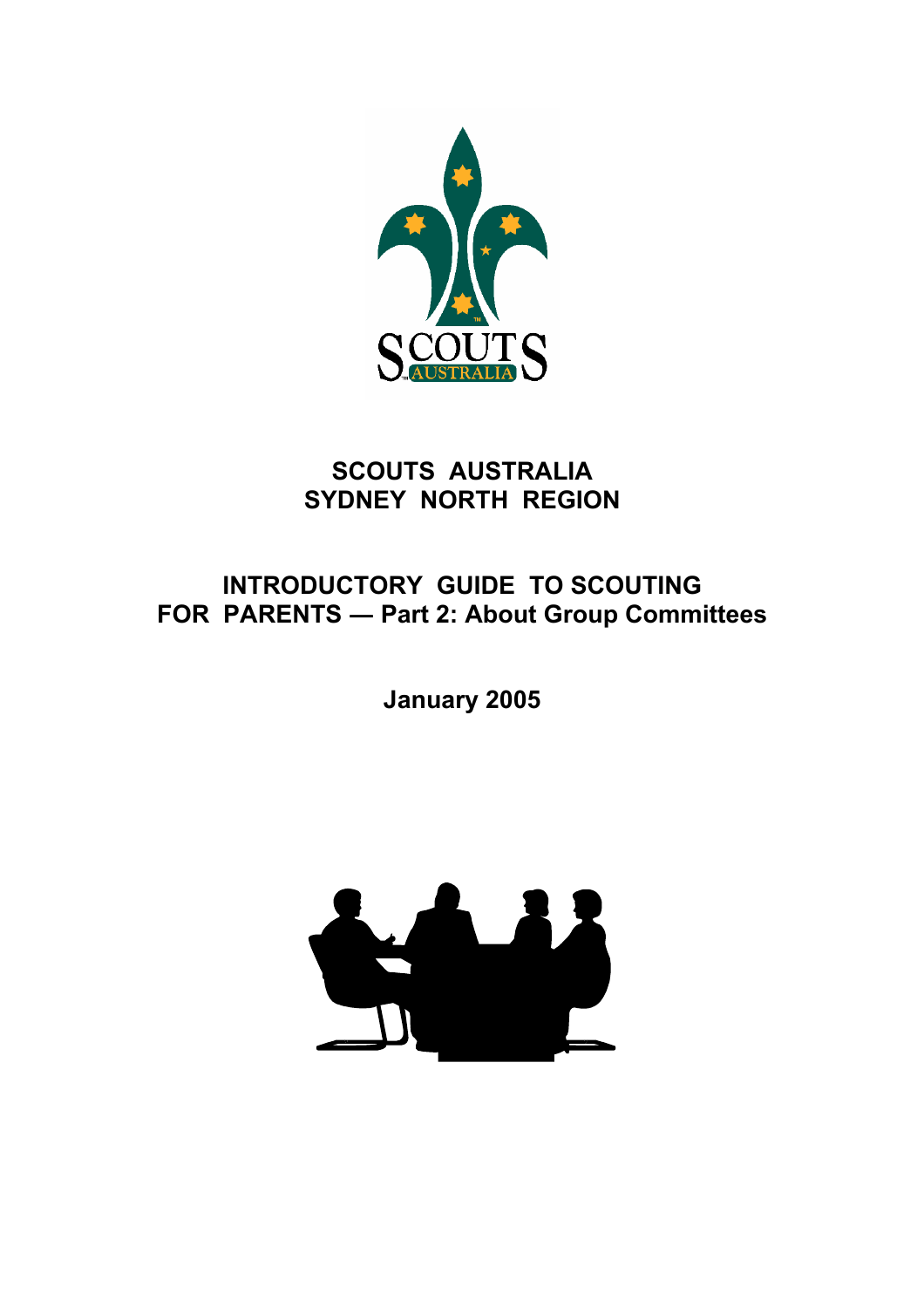# **PREFACE**

This Part 2 of a two-part Guide is primarily for adults in the Sydney North Region of The Scout Association of Australia, New South Wales Branch who are newcomers to the Scouting Movement or are returning to it after many years.

The aim of this Part 2 is to provide practical assistance in the operation of the Group Committee. It is just a start.

The focus of the Scout Movement is the local Scout Group. It is totally dependant on volunteers for its success ― every parent of a youth member must contribute, either as a uniformed Leader or as an active member of the Group Committee.

The aim of Part 1 is to explain what a wonderful volunteer organisation the Scouting Movement is, how it is structured and some of its special terms and conventions.

The material in the Guide is from many sources and is just a guide. It does not substitute for the policies, rules and guidelines of the Scout Association.

This Guide is a living document. It will be continually updated and improved. To ensure that you have the current version, please check the Sydney North Region's web site, at http://sydneynorthscouts.com.

Any suggestions, corrections, improvements and contributions are welcome.

Lastly, missing from the Guide is a description of the District Supporters (formerly Layside) Committee. This is because they have ceased to exist; however, it is something, which we wish to re-establish in the Region, and are working on it.

Brian Gill Chairman, Sydney North Region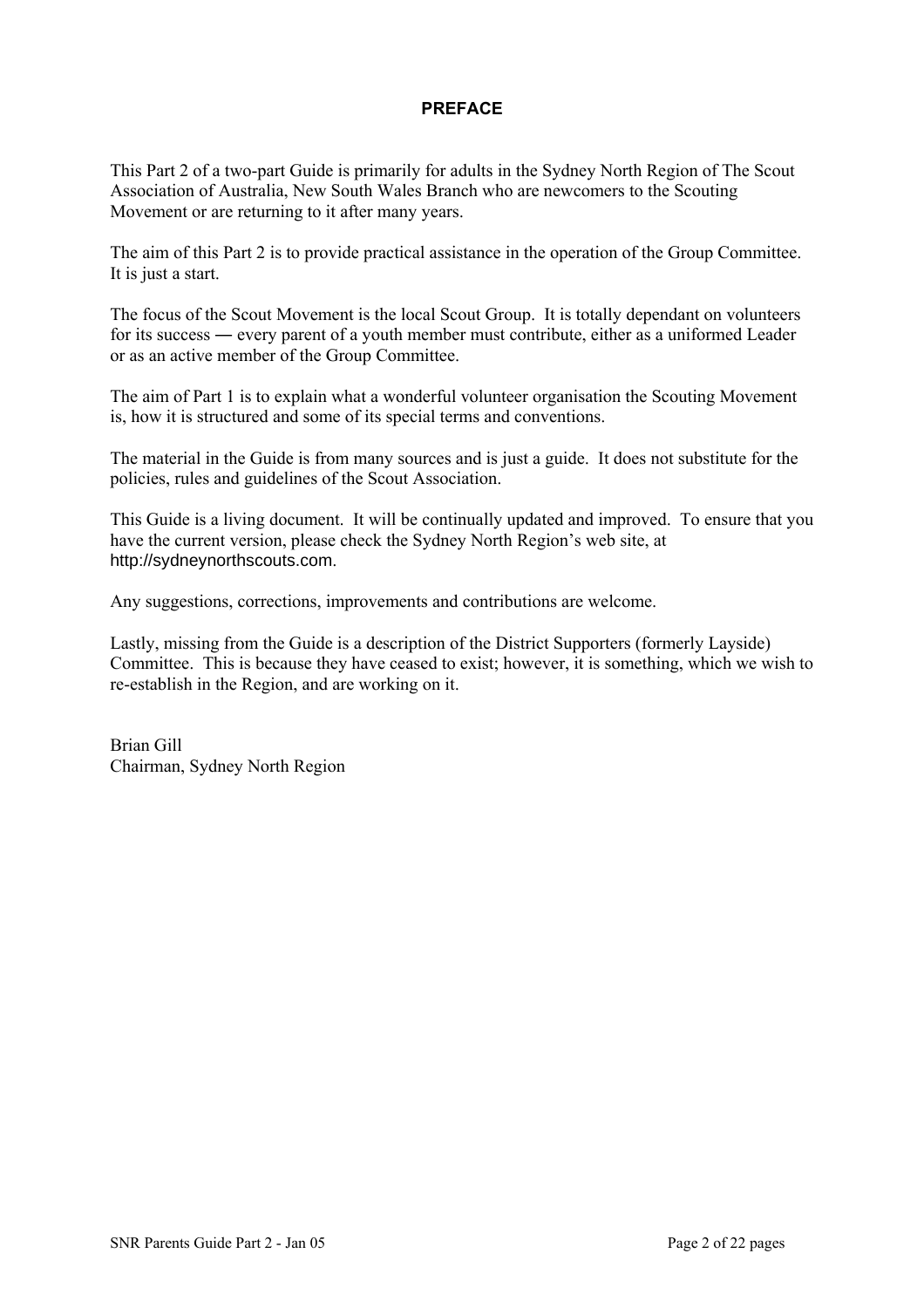# **INDEX (Parts 1 & 2 of the Guide)**

## **Part 1: About Scouting**

#### **1. Introduction**

What Scouting is about How Scouting began The aim, principles, goals and values of Scouting How Scouting's aim, principles and goals are achieved Scout emblems

#### **2. Scouts Australia ― Organisation**

Introduction National Branches Regions **Districts** Groups Management and administration Adult Leaders Sydney North Region Chart of the main organisational structure and management of the Scouting Movement in Australia

# **3. Formations within the Scouting Movement**

Introduction Joey Scouts Cub Scouts **Scouts** Venturer Scouts Rovers Scout Fellowship

#### **Appendices**

- 1. Common abbreviations used in Scouting
- 2. Districts, Groups, Rover Crews and Scout Fellowships in the Sydney North Region
- 3. Code of Conduct for Adults in Scouting
- 4 Scouting terms and traditions
- 5. Scouting prayers
- 6. Awards for good service ― members and associates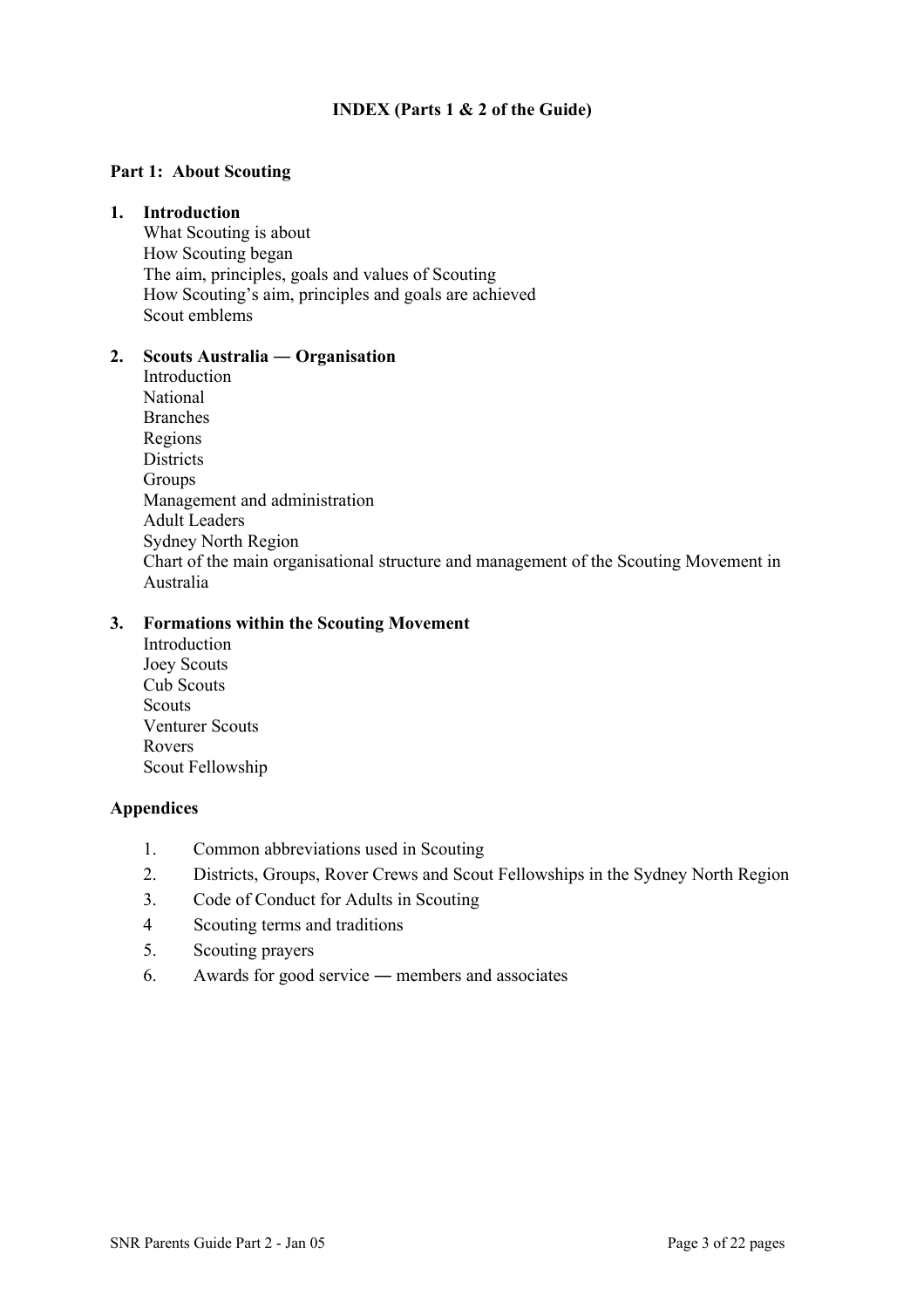# **Part 2: About Group Committees**

**4. The Scout Group ― Management and Support**  Introduction Key functions, responsibilities and composition

#### **5. The Group Committee**

Introduction Role Composition Operation and office-bearers Code of conduct for Group Committee members

## **6. Other matters**

# **Appendices**

- 7. Group Committee checklist
- 8. Tips on conducting meetings and recording the minutes of them
- 9. Sample agenda and its management for regular meetings of the executive of the Group **Committee**
- 10. Sample agenda and its management for the annual general meeting of the Group **Committee**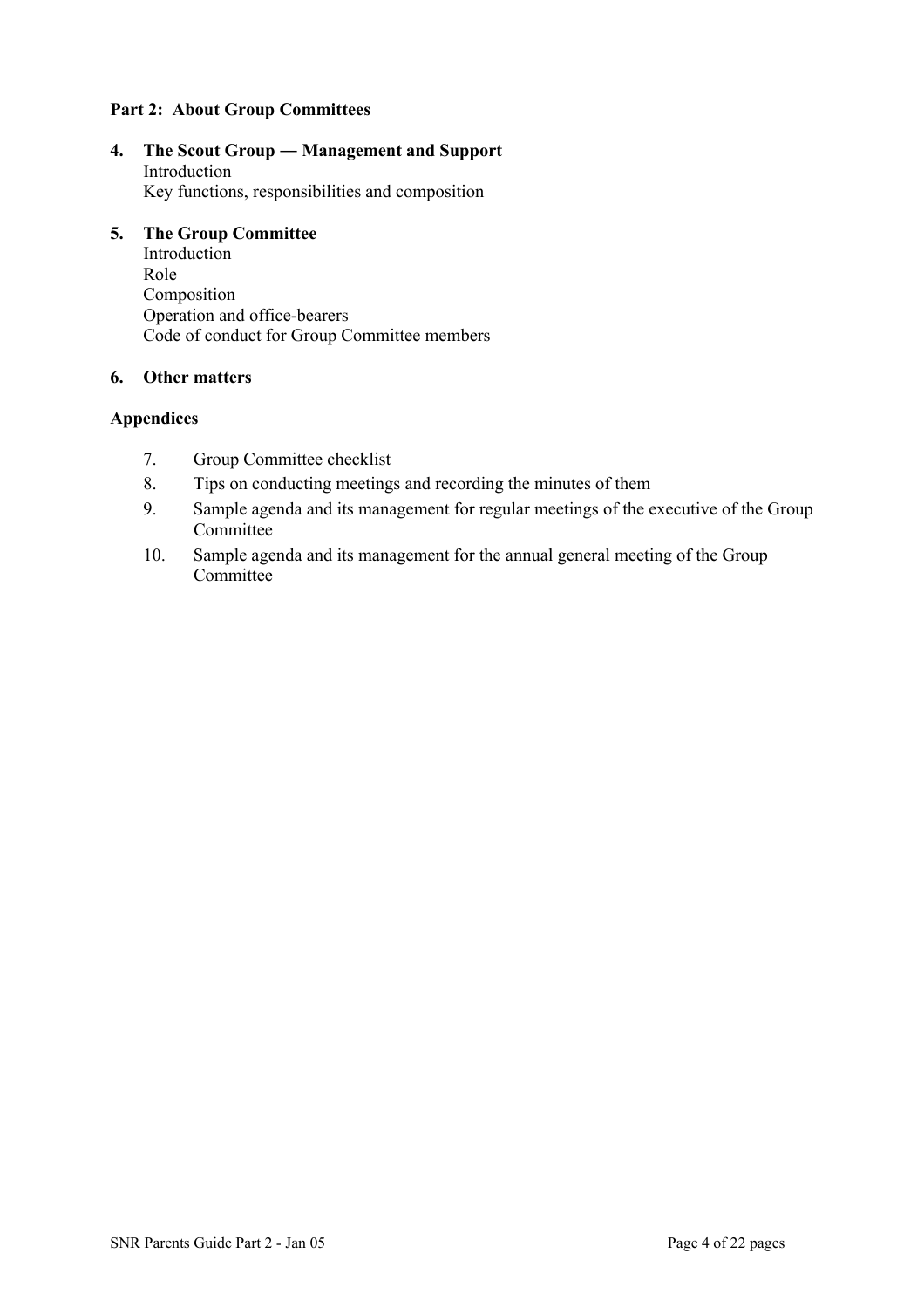# **Chapter 4 ― The Scout Group ― Management and Support**

## **Introduction**

The management, leadership and support of the Group are carried out by a Group Leader, a Group Council and a Group Committee. In summary:

| <b>Parents</b><br>of youth members                                                                                                                                                                                                                            |                                                                        | <b>Youth members</b>                                                                                                                     |
|---------------------------------------------------------------------------------------------------------------------------------------------------------------------------------------------------------------------------------------------------------------|------------------------------------------------------------------------|------------------------------------------------------------------------------------------------------------------------------------------|
|                                                                                                                                                                                                                                                               | <b>Group Leader</b><br>Has ultimate<br>responsibility<br>for the Group |                                                                                                                                          |
| <b>Group Committee</b>                                                                                                                                                                                                                                        |                                                                        | <b>Group Council</b>                                                                                                                     |
| Supports the uniformed leaders by<br>managing the business & social<br>side of the Group:<br>Finance: fees, fundraising &<br>expenses<br><i>Functions: families</i><br>Finding: youth members,<br>Leaders, Committee members<br>Maintenance: equipment & hall |                                                                        | Manages the training side of<br>the Group: plans &<br>coordinates the delivery of the<br>Program                                         |
| Executive:<br>Chairman<br>Vice-Chairman<br>Secretary<br>Treasurer<br>Trustees<br>Other office<br>bearers<br>Group Leader<br>All other parents                                                                                                                 |                                                                        | Group Leader (Chair)<br><b>Adult Leaders &amp; Asst</b><br>Leaders of each Section:<br>Joeys<br><b>Cub Scouts</b><br>Scouts<br>Venturers |

# **Key functions, responsibilities and composition**

Key functions of a **Group Leader**:

• Responsible for the welfare, progress and training of the Group's youth members and adult uniformed leaders (including ensuring that all persons in direct contact with the youth members are of exemplary character and are fit and proper persons to carry out their role of leading young people)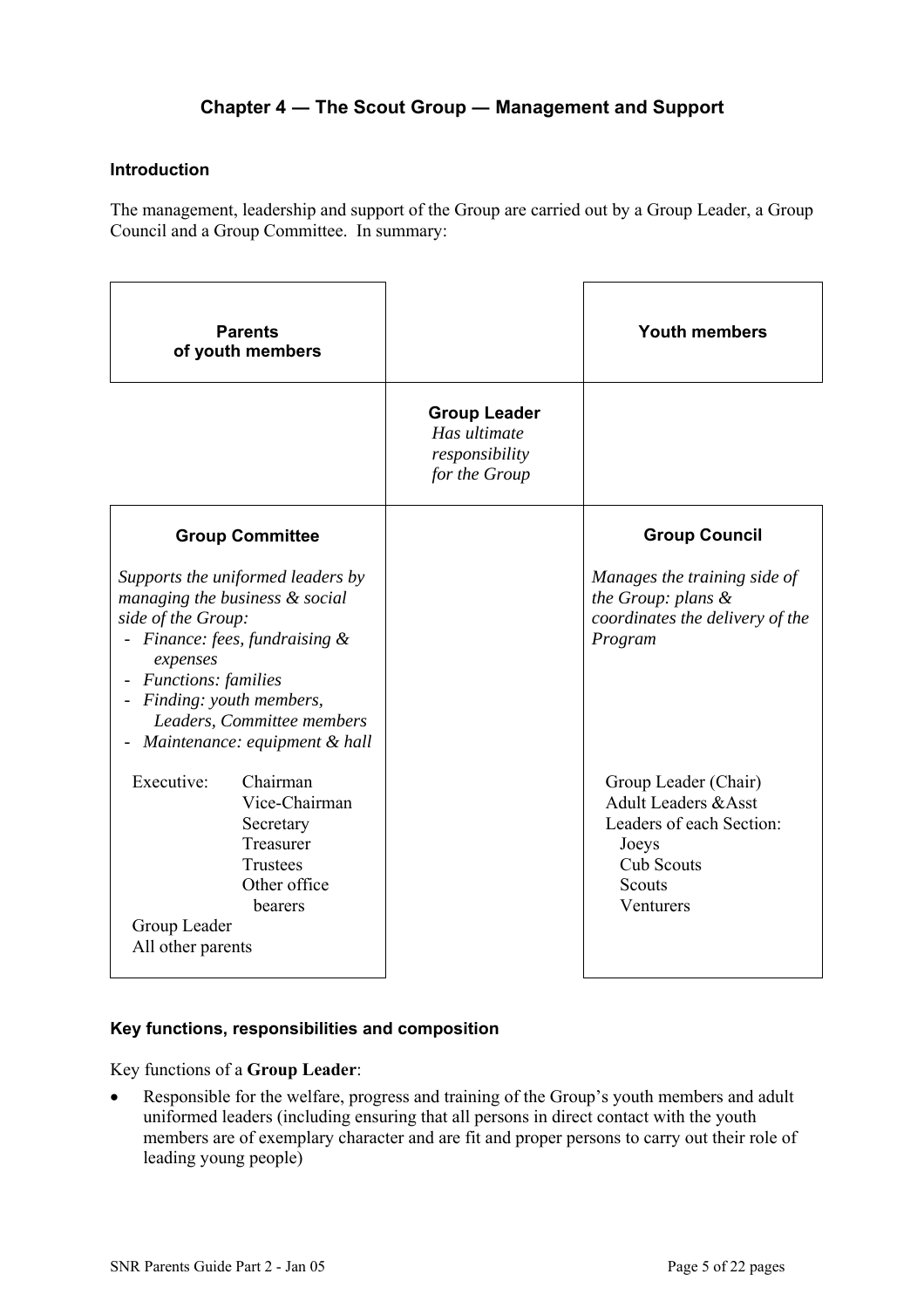- Ensures that the training program for the youth members is delivered in accordance with the performance and safety standards of the Scout Association and that progression through all the sections is actively encouraged.
- Ensures that the Group operates in accordance with the Aim, Principles, Policies and Rules of the Scout Association
- Chairs the Group Council.
- Serves on the Group Committee

Composition and role of the **Group Council**:

- Consists of all the Leaders of the Group and is normally chaired by the Group Leader. A representative of any Rover Crew associated with the Group should be invited to attend.
- Meets regularly to discuss and co-ordinate matters affecting members of the Group, including membership, planning, programming, training and joint events.
- Formulates requests to the Group Committee through the Group Leader in respect of finance, equipment, accommodation, leadership and other matters where assistance is required.

Composition and role of the **Group Committee**:

- Consists of the Group Leader and non-uniformed people (*all* the parents of the youth members and members of the local community) who are appointed by a simple majority at an annual meeting and is chaired by a Chairman (who is not the Group Leader)
- Ensures that the Group has adequate funding to enable it to provide high quality programs at an acceptable cost
- Ensures that proper records are kept and that all funds are accounted for in accordance with Branch procedures and statutory requirements
- Ensures there are suitable premises to enable the Group to carry out its training program.
- Purchases equipment required by the Sections in liaison with the Group Council
- Maintains the Group's equipment and premises
- Assists the Group Leader to recruit, retain and support Leaders for all Sections
- Holds an annual general meeting at which its members (other than the Group Leader) are elected and at which the audited financial accounts of the Group and the annual reports of the Group Leader, Section Leaders and the Group Committee and others are presented.

# **Common responsibilities of each of the Group Council and the Group Committee**:

- Assist the Group Leader with the formulation and implementation of the Group plan
- Establish and maintain good relationships with other community organisations and community leaders generally.
- Co-operate with and maintain good relations with other youth organisations in the community, particularly Guides Australia.
- Develop good relations with community leaders to enhance the community perception of Scouting.
- Develop the Group to its maximum potential and increase membership to make Scouting available to more young people in the community.
- Develop and encourage a friendly atmosphere in the Group so that new members and their families feel welcome.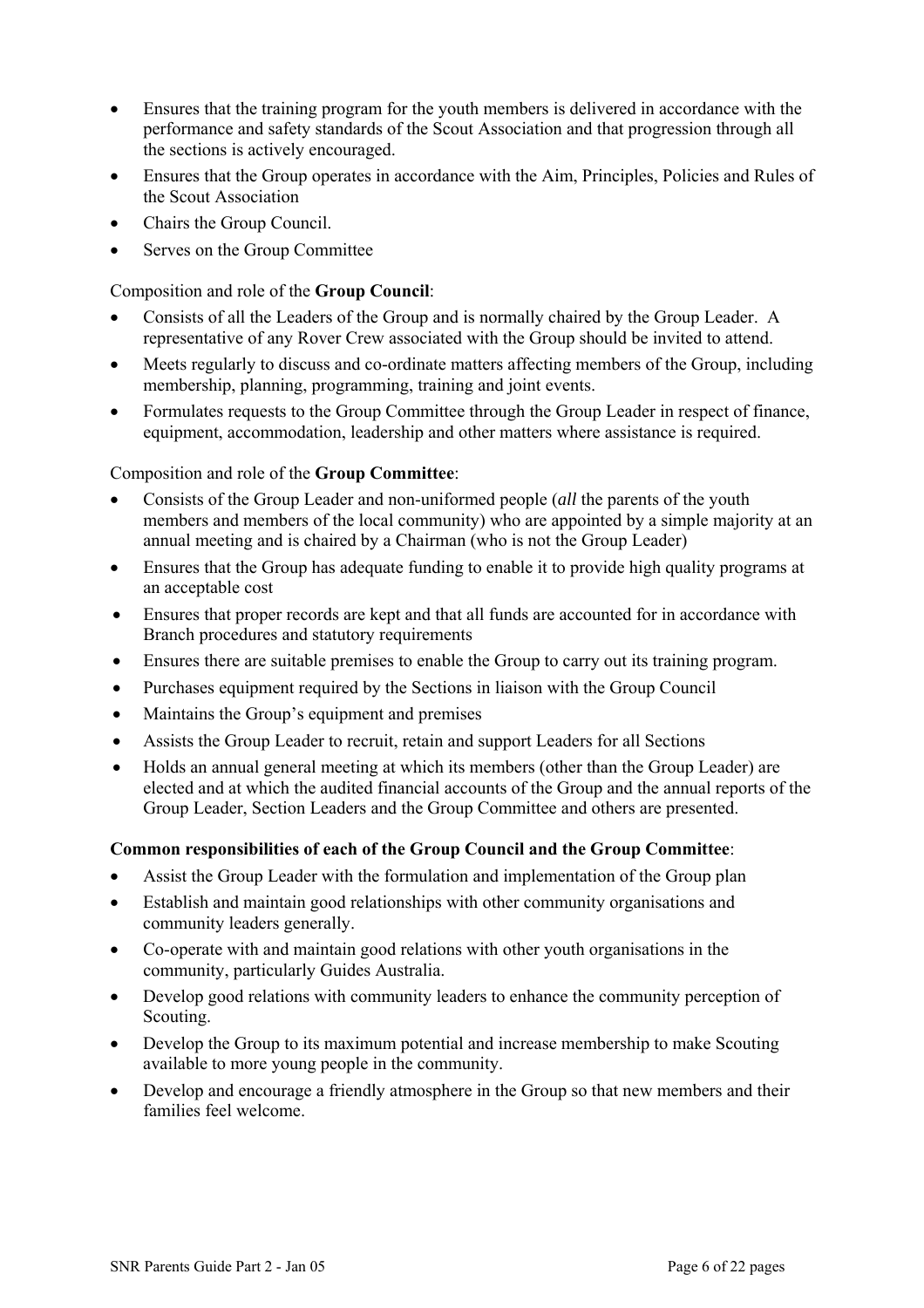# **Chapter 5 ― Group Committee**

# **Introduction**

Chapter 4 outlined the management and support bodies in a Group and how they interact. This Chapter focuses on the working of the Group Committee.

The Scout Association at the Group level is entirely a volunteer organisation. Every parent or guardian of a youth member has a responsibility to help the Group, whether as a Leader or as an active member of the Group Committee.

#### **Role**

Chapter 4 details the role of the Group Committee. Essentially, it is to support the uniformed leaders by managing the business and social side of the Group through:

- Finance: fees, fundraising and expenses
- Functions: families
- Finding: youth members, Leaders, members for the executive of the Group Committee
- Maintenance: equipment and hall.

The Group Committee has no role in the training or supervision of the youth members, which is the responsibility of the uniformed leaders.

#### **Composition**

The Group Committee consists of:

|                   | <b>Members:</b>                                                                                                                                                                     | <b>Comments:</b>                                                                                                                                    |
|-------------------|-------------------------------------------------------------------------------------------------------------------------------------------------------------------------------------|-----------------------------------------------------------------------------------------------------------------------------------------------------|
| <b>Executive:</b> | Chairman<br>Vice-chairman<br>Secretary<br>Treasurer<br>Trustees<br><b>Public Relations Officer</b><br>Hall Maintenance<br>Convener<br>Social Committee / Fund -<br>raising Convener | The Chairman, Secretary, Treasurer and Trustees<br>are necessary and the remainder are desirable.<br>Roles can be combined.                         |
|                   | Job Week Co-ordinator<br>Group Leader $(ex -officio)$                                                                                                                               | The GL does not hold any office.                                                                                                                    |
|                   | Parents & supporters                                                                                                                                                                | <i>all</i> the parents/guardians of the Group's youth<br>members<br>past members of the Scouting Movement<br>mambars of the community interested in |

members of the community interested in supporting the Group.

## **Operation and members of the executive**

A model form of the rules of a Group Committee is set out on pages 113 – 121 of the NSW Branch's Organisation & Information Handbook (10th edn – updated 2001).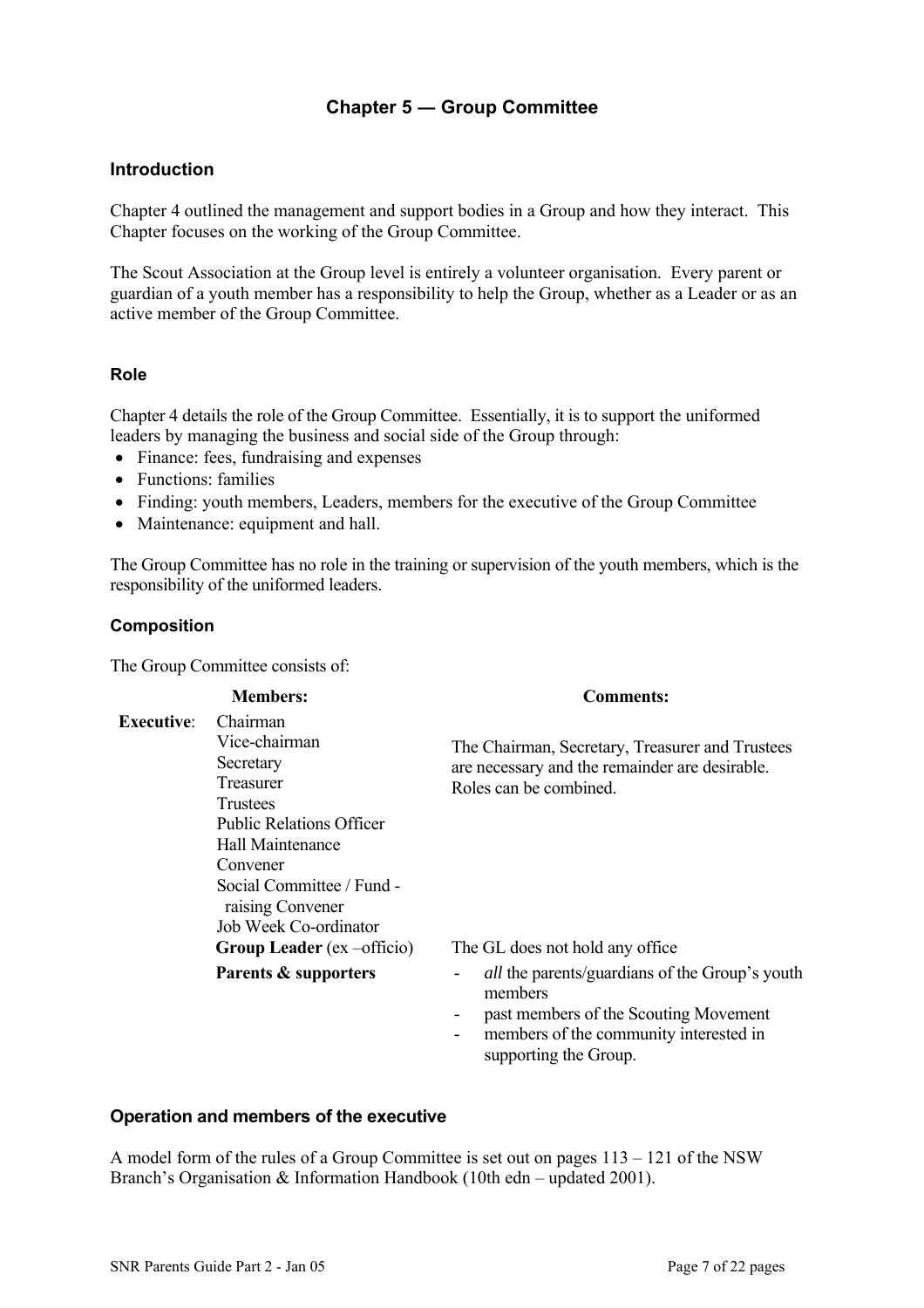The executive positions on the Group Committee are usually filled at the annual general meeting of the Group Committee and vacancies filled as they occur during the year.

All the office-holders on the Group Committee should

- be aware of the Code of Conduct for Adults in Scouting (see **Appendix 3**), the Promise and Law and Aims of Scouting (see Chapter 1)
- glance through the Scout Association of Australia's Policies and Rules and the NSW Branch's Organisation & Information Handbook. Copies of these are on the National and Branch websites
- be aware of the role of each of the members of the Group Committee
- from time to time, compare their committee with the checklist in **Appendix 7**.

The roles of the members of the executive are summarised below. In **Appendix 9** and **Appendix 10** respectively are sample agenda for the regular executive meetings and annual general meeting of the Group Committee Meeting with the roles each member plays.

However, it cannot be stressed enough that a successful Group requires teamwork, with *all* families contributing. The executive members lead and coordinate; they should not be left to do the job by themselves ― many hands make light work.

# **Chairman**

- Supports the GL at all times
- Is aware of the Policy and Rules and the Organisation & Information Handbook
- Engenders enthusiasm and encourages the participation of "shy" parents
- Monitors the Group Committee's performance of its responsibilities under the group's plan and ensure its strategies are achieved
- Runs the meetings of the Group Committee's executive and ensures that they are properly conducted and everyone participates ― in **Appendix 8** are tips on conducting meetings and writing up the minutes for them
- Works with the secretary on the finalisation of the minutes of Committee meetings and the compilation of the agenda for Committee meetings
- Is the Group Committee's delegate on the District Supporters Committee (if any)
- Presents a written report on the Committee's activities at the Committee's annual general meeting
- Runs the Committee's annual general meeting and ensures that it is properly conducted.

# **Vice-chairman**

Performs the Chairman's functions in the Chairman's absence

#### **Secretar**y

- Is aware of the Policy and Rules and Organisation & Information Handbook
- Handles the business correspondence of the Group the Secretary tables the correspondence at the Group Committee meetings (it is a good idea to write on letters the dates of their receipt and reply
- Takes the minutes of all meetings, sends to the Chairman a draft of the minutes for comment and then circulates them to the Committee members promptly after the meeting ― in **Appendix 8** are tips on conducting meetings and writing up the minutes for them
- Reminds Group Committee members of the next meeting and, after consultation with the Chairman, circulates an agenda beforehand
- Keeps all Group Committee records in a safe place
- Updates and keeps the names and contact details of all the members of the Group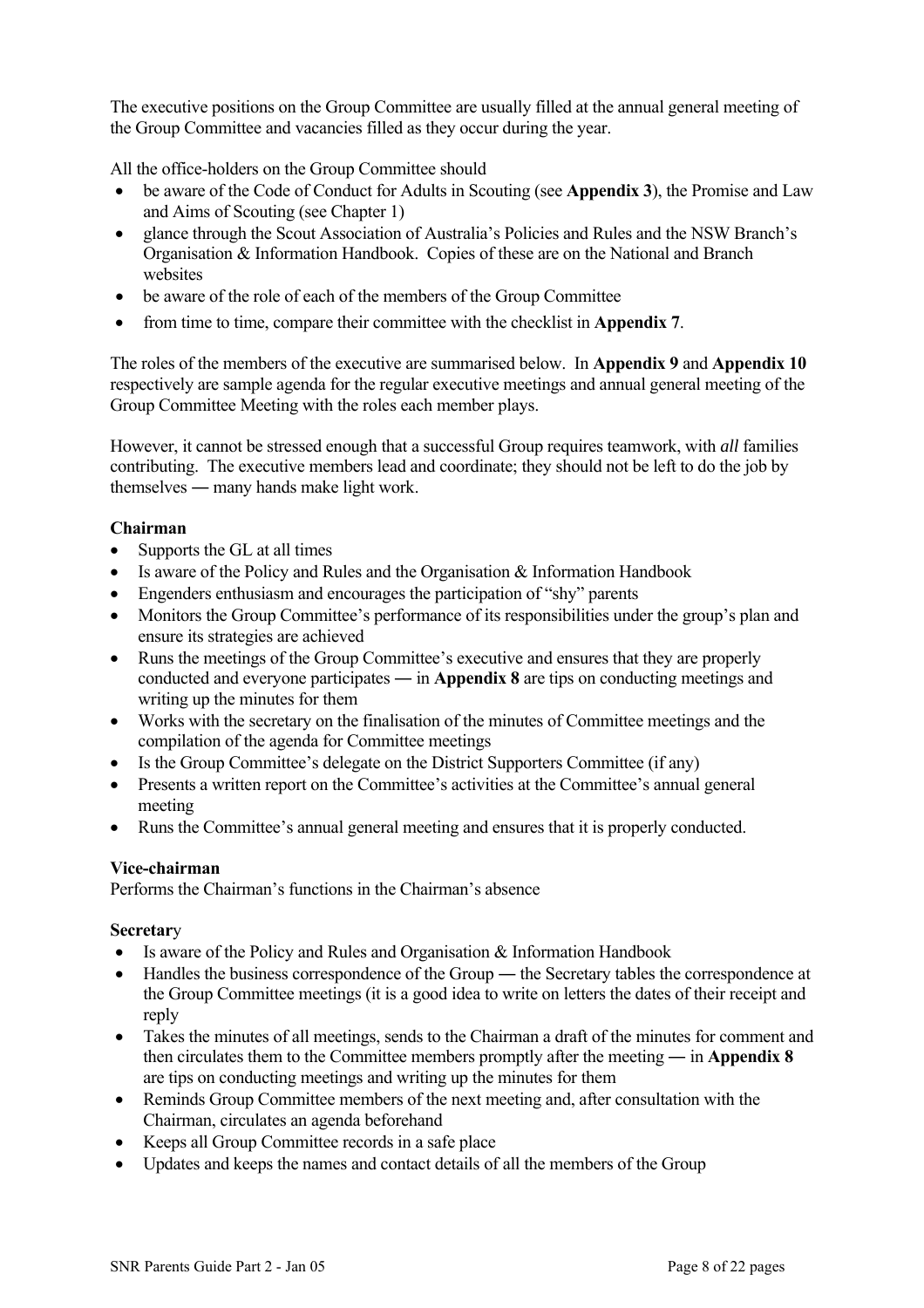# **Treasurer**

- Responsible for handling all the money of the Group
- Oversees each Section's accounts and ensures that they are properly maintained and can be easily audited
- Maintains the bank accounts and keeps the signatories up to date as committee members change, the signatories change. The signatories should be authorised by a resolution of the Group Committee.
- Makes necessary payments:
	- o payments should only be made with the authority of the Group Committee, ie they should be approved by a resolution of the Group Committee<sup>1</sup>
	- o payments should not be made from cash received ― all cash received should be banked and payments of all expenses made by cheque
	- o all payments should have a supporting paper trail, eg a receipt and a Group Committee resolution authorising it
	- o cheques must always be signed by two committee members (usually any two of the Chairman, Treasurer, Secretary and Group Leader)
- Reports on the Group's financial position at Committee meetings its revenue and expenditure and on variances from the Committee's budget
- Monitors the payment and arranges the receipt of all Group fees if a family is finding it hard to pay, the Treasurer should inform the Committee so that, in cases of hardship, arrangements can be made (but names should only be known to the Group Leader, Chairman and Treasurer and not disclosed at Committee meetings)
- Arranges an annual audit of *all* the accounts of the Group the auditor should be a qualified accountant or a registered auditor who is not related to an office-holder on the Group Committee
- Presents the audited, consolidated, annual financial accounts of the Group (including those of any Section) at the annual general meeting.

# **Trustees**

l

- There are usually at least two
- Responsible for Group inventory of equipment
- Make sure it is up-to-date at all times
- Check all buildings for repairs required or any fire/accident hazard
- At end of the year ending 31 March, conduct a stocktake / audit with the Quartermaster of all of the Group's equipment and supply the Secretary with an up-dated equipment list and replacement values

# **Social Committee / Fundraising Convenor**

- Leads the organisation of social/fundraising activities objectives:
	- o to bring the Group's families closer together and, consistent with Scouting, to have fun ― the more people interact socially, the more they are likely to help out
	- $\circ$  co-ordinate and lead the raising of funds for the Group<sup>[2](#page-8-1)</sup>
- Reports at each Committee meeting on the social/fundraising activities of the Group
- Reports on recent events.

<span id="page-8-0"></span><sup>1</sup> The Committee may need to pass a standing resolution authorising payments, which cannot wait the approval of the next Committee meeting , eg setting a monetary limit and/or requiring the approval of the Group Leader, the Chairman and the Treasurer. Such payments should be reported and noted at the next Committee meeting. 2 Fundraising must comply with the NSW Charitable Fundraising Act (see http://www.dgr.nsw.gov.au) and

<span id="page-8-1"></span>the NSW Branch's *Fundraising and Sponsorship Policy* in the *Organisation and Information Handbook*, including first obtaining a Certificate of Authority to Fundraise from the Regional Commissioner.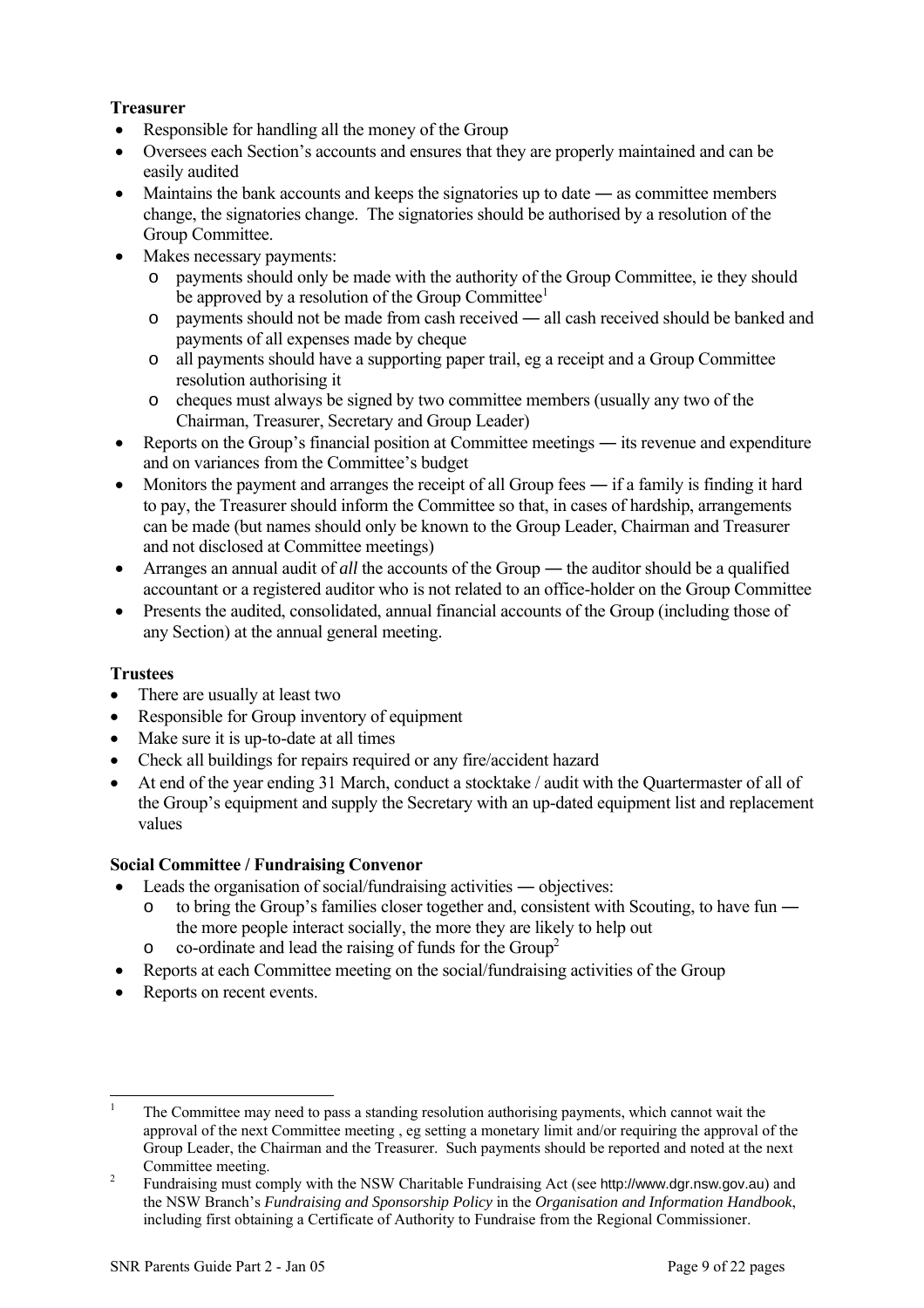The Patrol System works well at the Group Committee level ― designated parents can be given the role of keeping in touch with a number of other parents to ensure that they are kept well informed and involved. This also facilitates the coordination of parents for activities.

# **Public Relations Officer**

- Keeps the local community informed about Scouting activities, particularly Scouting's contribution locally. This helps to promotes goodwill towards Scouting and attract new youth members and adult leaders
- Maintains contact with local newspapers and other media local newspapers are always on the lookout for well-written articles, especially ones with accompanying photographs
- Is aware of all activities happening in the Group and reports on them
- Keeps a photographic record of all activities
- Compiles and produces a Group newsletter this keeps families informed about what is happening in the Group. The PR Officer does not write the news letter, just compiles reports from the Section leaders, the Group Leader and the Group Chairman and articles from youth members about their activities
- Ensures that written parental permission is obtained for the publishing of youth members photographs
- Is aware of the NSW Branch's Media Policy.

# **Hall Maintenance Convenor**

- Organises the parents
	- o regular rosters of small teams to clean and maintain the hall and grounds
	- o occasional large working bees to repair and improve the hall and grounds
- Attends all working bees to direct and supervise the work being done
- Liaises with Quartermaster for repair of any equipment

# **Job Week Co-ordinator**

- Job Week is a month each year (usually May) in which Scouts raise money for their Group and for the NSW Branch by doing odd jobs for their relatives and the public ― a busy time, but a short one.
- Co-ordinates distribution of all Job Week materials to Group members
- Co-ordinates Group activities for Job Week
- Collects all monies from Job Week
- Passes the funds on to Branch
- Makes sure all awards are distributed as soon after Job Week as possible.

# **Code of conduct for Group Committee members**

Each member of the executive of the Group Committee should make the following commitment ― as a member of the executive of the Group Committee, I shall:

- 1. Attend meetings regularly and when this is impossible, send an apology and strive to catch up on what I have missed.
- 2. Seek to understand the job assignment of the Committee, interpret it to others and work to complete it in the allotted time, and to the best of my ability.
- 3. Participate in the deliberations with preparedness, objectivity and humility, allow other members to make their point, not talk over or across and avoid private discussions.
- 4. Share the time of discussion with other members and stick to the topic.
- 5. Assume responsibility for some of the work assignments of the Committee.
- 6. Listen and seek to understand and utilise the ideas of others.
- 7. Help in the making of Committee decisions and support those made by the Group.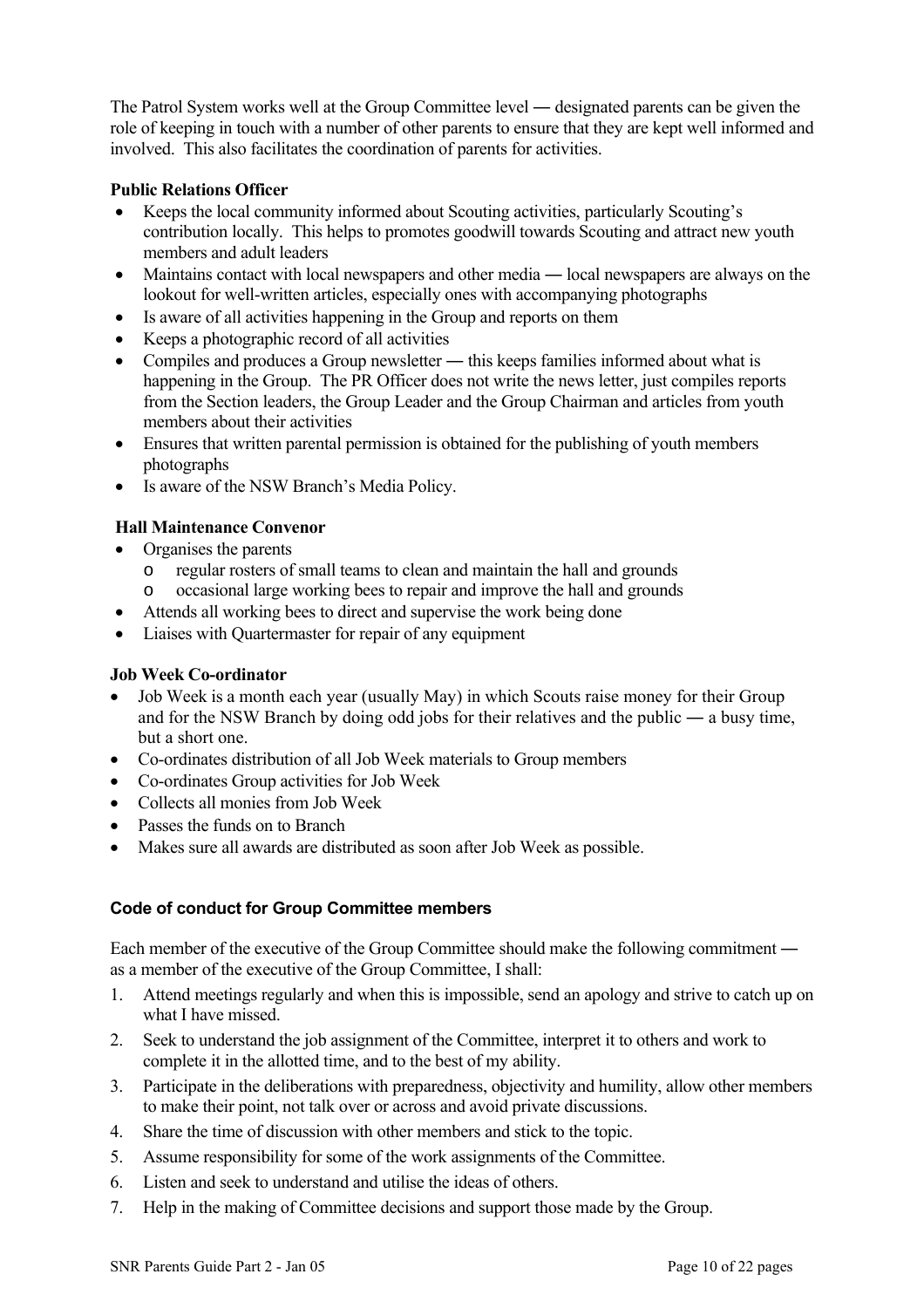- 8. Evaluate my contribution to the Committee and encourage the Committee as a whole to evaluate its own work.
- 9. If I feel that it is a poor Committee meeting, I shall ask myself "What can I do to try to make it better?"

There are tips on conducting meetings in **Appendix 8**.

# **Group plan**

Every successful organisation has a plan. The Group Committee and the Group Council need to develop the Group plan and the Group Committee needs to develop a budget to support it.

The Scout Association has published a "Let's Make a – Plan" series which provides help in developing a plan.

# **Library**

Here is a suggested Group Committee library:

Scout Association of Australia Policy and Rules NSW Organisation and Information Handbook Group Leader & Group Committee Handbook Group Leader Resource Manual Recruiting Adult Leaders Region/District Directories Introducing Scouting

A copy of all the Scout booklets ie "Avoiding Abuse in Scouting", "Finding your son or daughter a job" etc. Adults in Scouting Let's make a Group Plan Scouting for Boys - Scouts edition Insurance summary (for the current year) Personal Protection Policy and Procedures Basics of Scouting

# **Further reading**

Much of the material about the Group Committee and its office-holders comes from two sources, which contain a lot more information and detail:

- The Scout Association of Australia's *Group Leader & Group Committee Handbook* 2<sup>nd</sup> edn 1996)
- The Scout Association of Australia's *Supporting the* ... series, which cover the Group Committee Chairman, Secretary, Treasurer and Supporter. They can be downloaded from the Association's publications section on its web site at http://www.scouts.com.au/library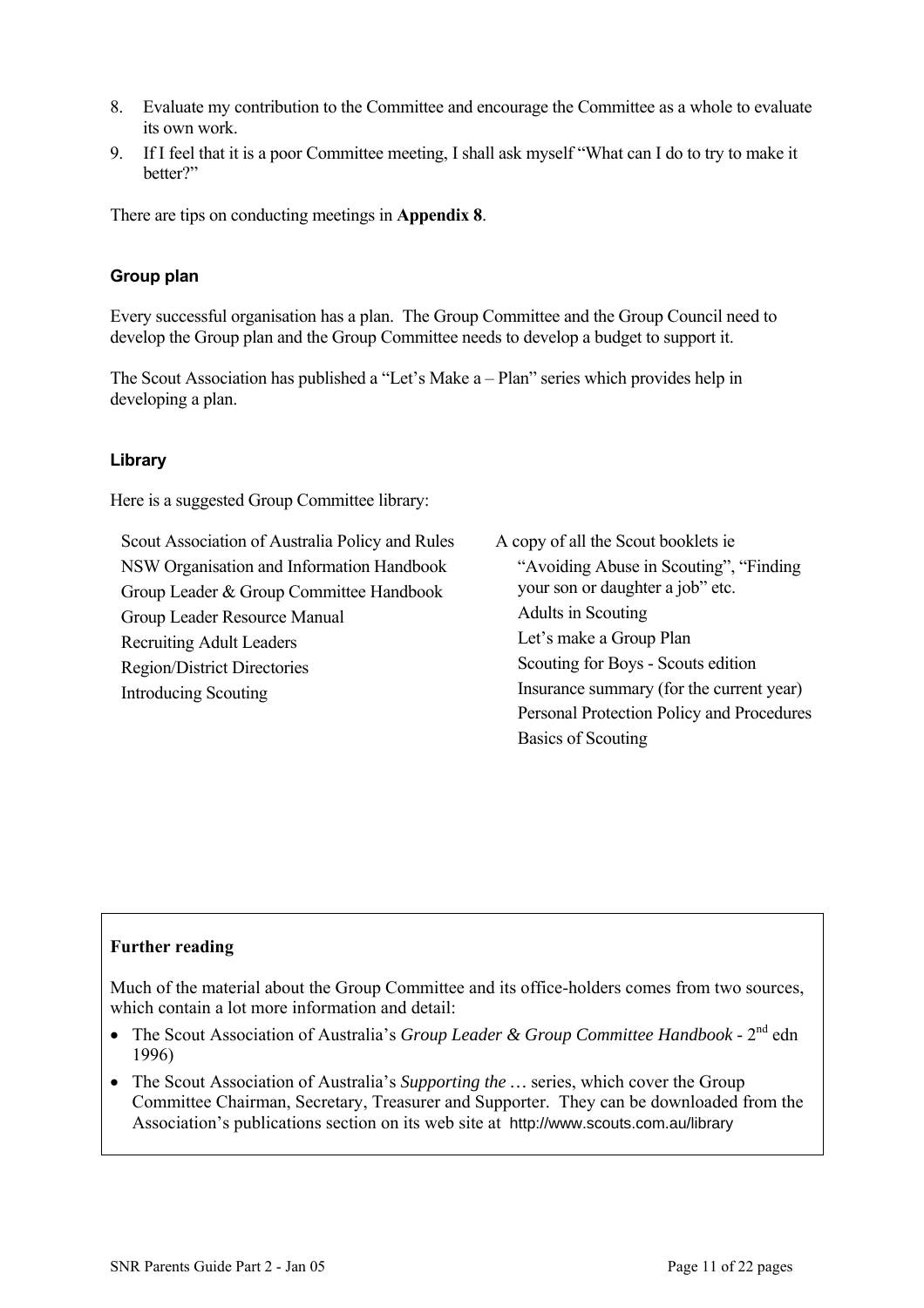# **Appendix 7**

# [Group Committee checklist]

This checklist is designed to assist the Group Committee to evaluate its job, and help to build a strong, prosperous Scout Group:

- 1. Has the Committee copies of all the material in the recommended library and have all the Committee members had a look at:
	- the Group Leader & Group Committee Handbook and
	- Organisation & Information Handbook of the NSW Branch?
- 2. Does your Committee have
	- at least eight members and
	- parents of youth members in each Section of the Group?
- 3. Is each Committee member aware of the Committee's role and his/her individual role?
- 4. Are your Committee meetings
	- held monthly,
	- attended by all the members and
	- well conducted: minutes are issued promptly, there is a written agenda, everyone participates and written reports are provided?
- 4. In relation to the Group's anticipated expenditure,
	- have the Group Committee and Group Council developed a Group plan and
	- is the Group Committee's budget aligned with that plan?
- 5. Does the Group's plan include strategies for retaining youth members and Leaders and gaining new ones?
- 6. In respect of the parents of new youth members, does the Committee
	- welcome them with a letter and/or a visit and
	- provide them with information about Scouting and what is expected of them?
- 7. In relation to finance
	- has the Committee an account with a bank.
	- are all funds received deposited in that account and all expenses paid by cheque from it,
	- are two signatories required for cheques and are the signatories up to date.
	- are all payments from the account approved by the Committee and
	- are receipts issued (with a duplicate kept by the Treasurer) for all cash receipts
- 8. Do the Trustees conduct with the Group's Quartermaster a full stocktake/audit of the Group's equipment each year?
- 9. Is the Group's insurance cover for its hall and equipment realistic, considering present day values?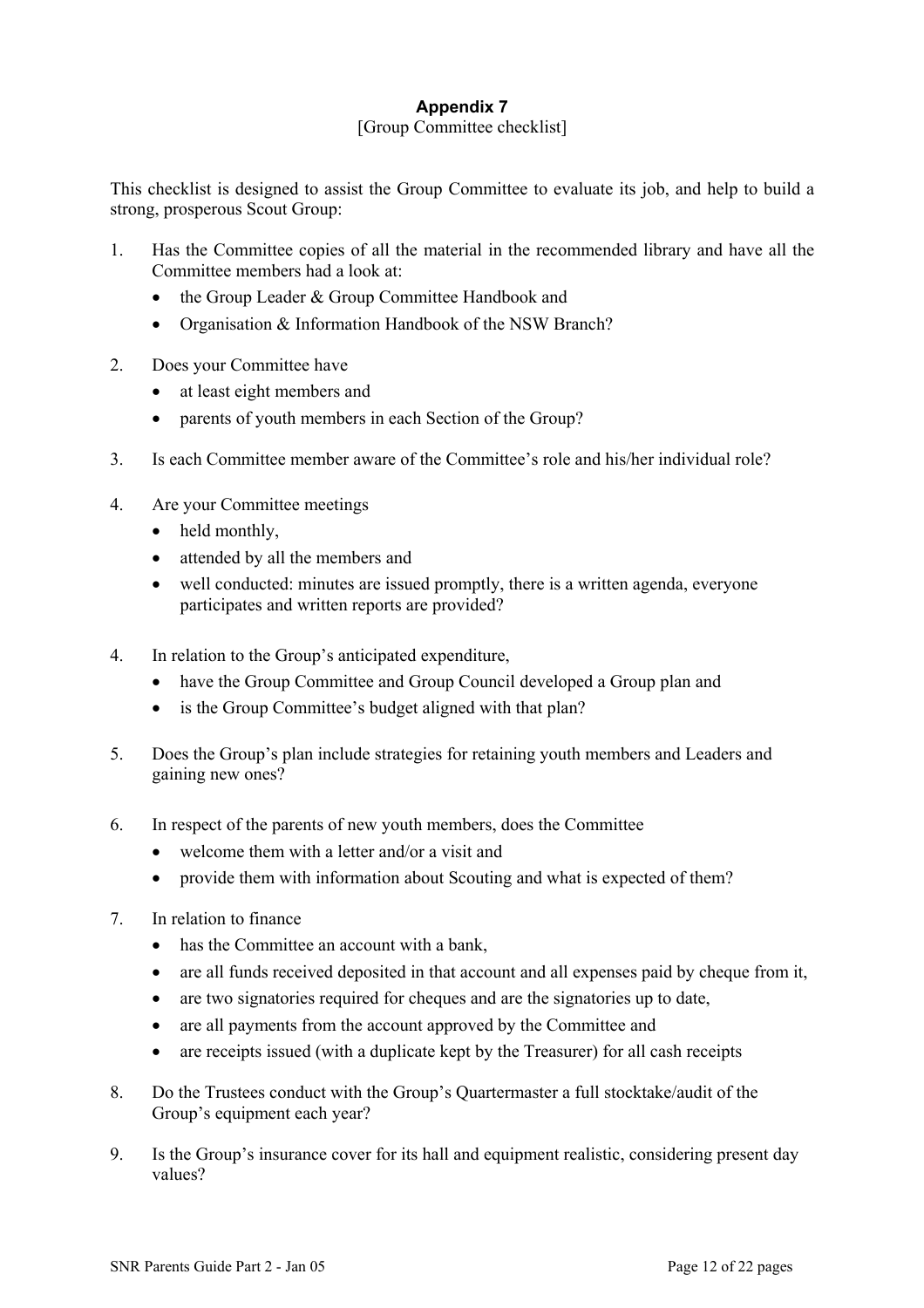- 10. Is the Group's hall and equipment in good condition, well maintained, clean and tidy inside and out?
- 11. Are neighbours, Council and local community generally proud to have the Group in their midst?
- 12. Does the Group have adequate social activities?
- 13. Do all its families take a full and active part in Group activities?
- 14. Does the Group obtain a Charitable Collections Fund certificate from its District Commissioner for each of its public fundraising event?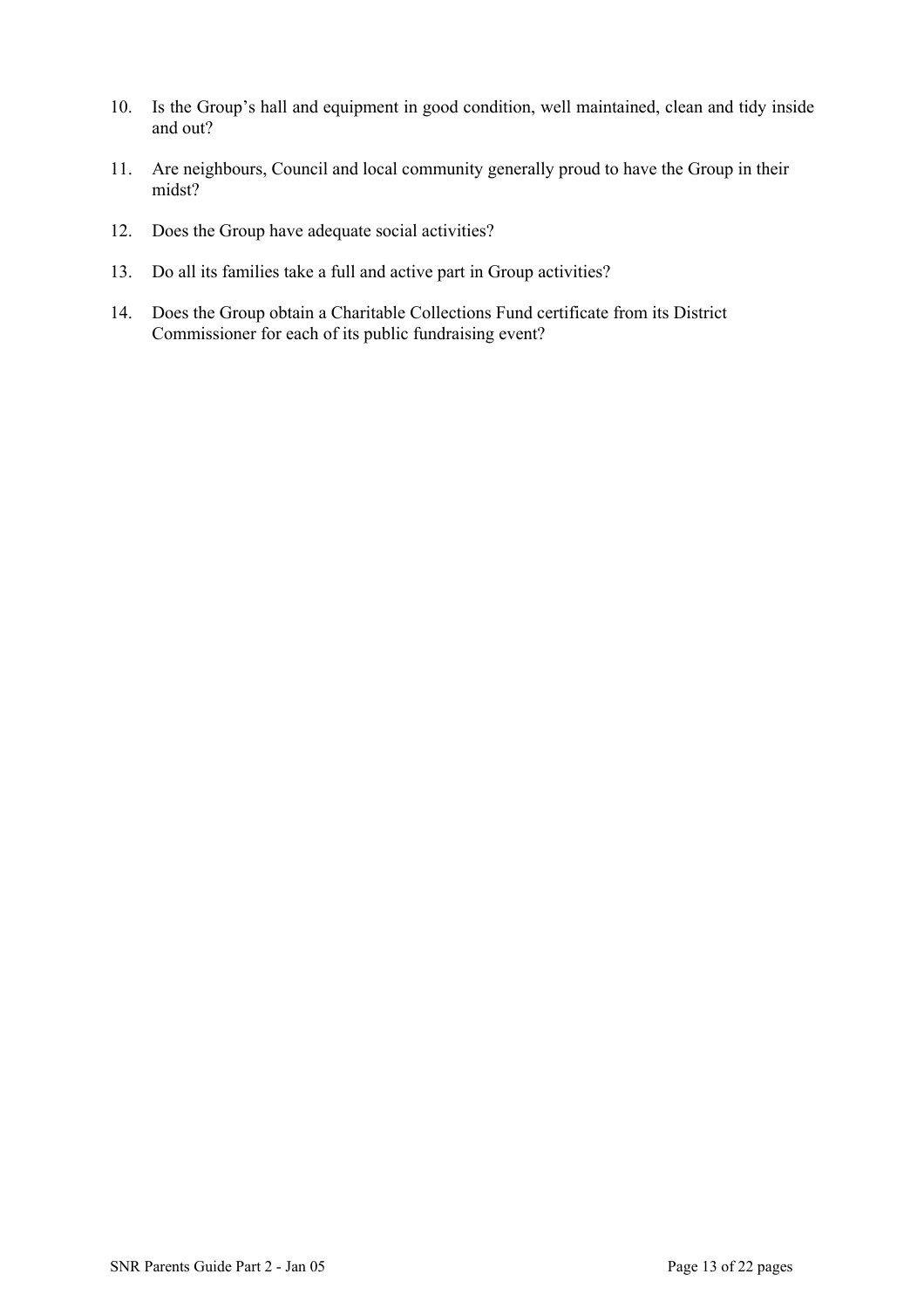# **Appendix 8**

[Tips on conducting meetings and recording the minutes of them]

These notes outline aspects of how formal meetings are conducted and recorded. It is not suggested that they be followed to the letter (especially if the meeting is a small or inconsequential one). They are provided to give confidence and just in case the need should arise.

# **Good meetings**:

- Have a clear purpose supported by an agenda which is
	- o reviewed at the beginning of the meeting and
	- o adhered to
- Have any necessary background material provided to the participants in sufficient time for them to consider it
- Reports and sub-committee's minutes are historical the reports should be in writing (they are less likely to be rambling than oral ones) and should be sent out with the agenda. Never devote more than a third of the meeting to items that are history, except perhaps for the financial report.
- Have all (and only) the people necessary for meeting's purpose present it useful if a committee sets its calendar of meetings for the year: people have more dates available, they know what they are committed to and are less likely to miss a meeting (especially if all meetings are on the same day of the month)
- Make new participants feel comfortable by welcoming and introducing them and allow a brief social period before they start
- Have everyone participating they listen, speak courteously and forthrightly
- Are run in a business-like manner: they start on time, they do not stray from the topic, they do not drag on too long, one person speaks at a time and does so through the chair<sup>[3](#page-13-0)</sup> and the chairman *runs* the meeting.

# **Chairman[4](#page-13-1)**

# **Duties**:

- to ensure that the meeting is conducted in accordance with the rules of the Group Committee
- to determine the sense of the meeting
- to preserve order
- to control the voting process and declare the outcome
- to open and close the meeting
- to sign the minutes as a correct record.

# **Prior to the meeting**

- Read the minutes of the previous meeting and note any matters which should be raised at the next meeting
- Check with the Secretary and the Group Leader what matters are likely to be discussed at the meeting so that
	- o you are aware of and can prepare for any contentious issues
	- o you can judge how much time is likely to be required and allocate time accordingly
	- o you can assess whether any further information is needed

<span id="page-13-0"></span> <sup>3</sup> So, for example, if one participant needs to address another, they seek the chairman's permission: "Madam/Mr Chair, if I may address a question through you to Mary"?

<span id="page-13-1"></span>The word "chairman" (or its abbreviation "chair") is preferred to the invented expression "chairperson", which purports to be gender-neutral but firstly misrepresents the derivation of the word and secondly, if sex is a concern, should (using the same logic) be changed to "chairperoffspring"!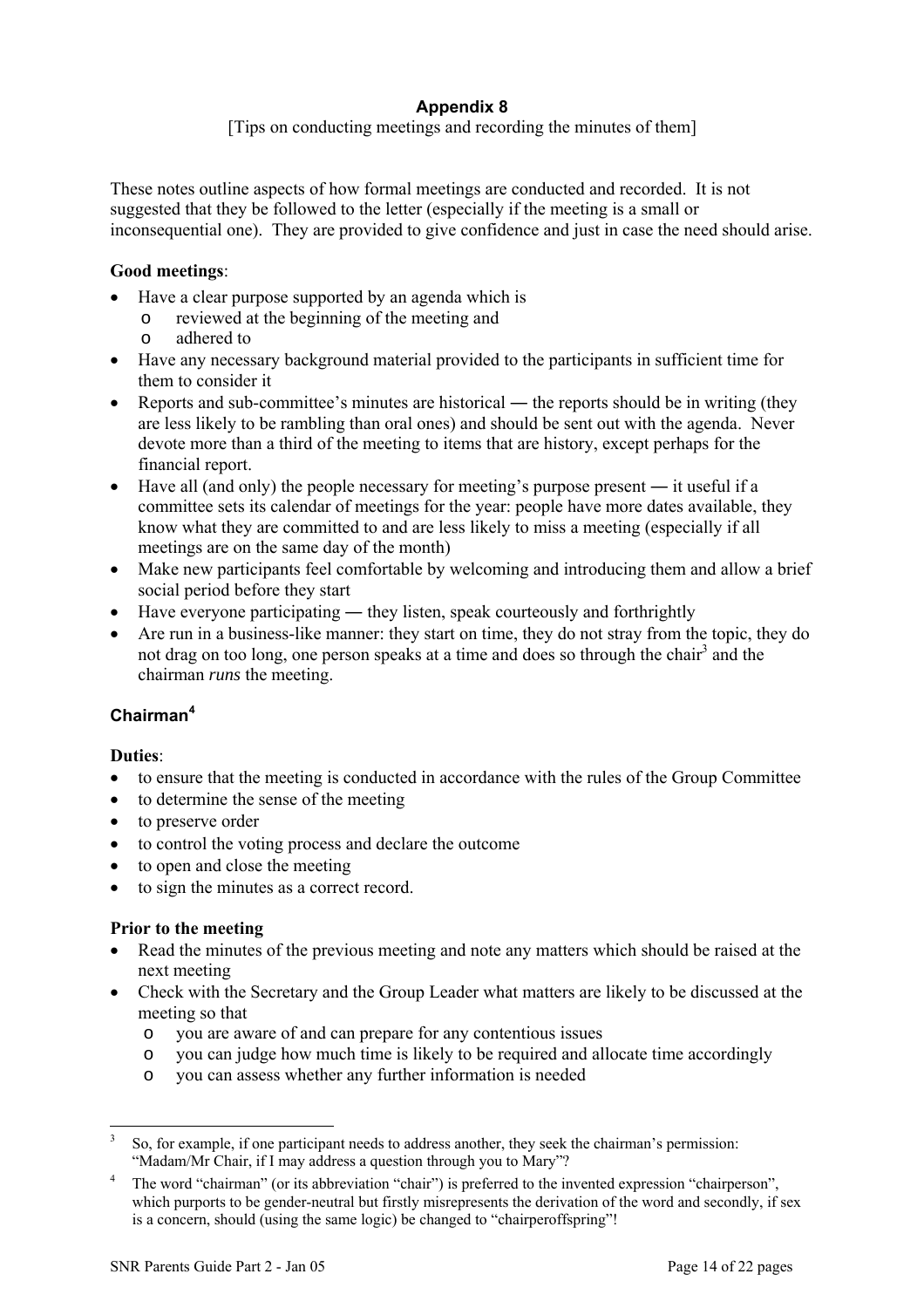o while not prejudging the issue, you can determine what is needed, eg a briefing, views and/or ideas, a decision.

# **At the meeting**

- Start the meeting on time and set clear time limits, if appropriate
- Ensure that there is the requisite quorum
- Welcome and introduce new members and guests. If there is anything, which they may not understand, explain it at the appropriate time during the meeting.
- Stick to the agenda and encourage the participants to stick to the point when speaking
- If any of the "matters arising from the previous minutes" requires further discussion, defer that item to an appropriate place on the agenda.
- Where a task is assigned, make sure a specific date is set for its completion and that the member to whom it is assigned understands and agrees to it
- Where an item requires discussion, remember that your primary role is to ensure that the meeting is conducted properly and that the sense of the meeting can be determined:
	- o guide the debate (and do not control it)
		- you may need to keep your opinion to yourself for a while to avoid swaying the meeting
		- facilitate discussion to ensure that all sides of the argument are considered
		- encourage everyone to speak up but at the same time ensuring that the debate is effective (which may include choosing the order of speakers, limiting a speaker's time, ejecting persistently disruptive members)
	- o ensure that the participants are allowed a reasonable opportunity to air their views, that they are not interrupted and that the discussion is through you (it can be most disruptive if two or more participants engage in a discussion among themselves)
	- o encourage everyone to participate, eg "Mary, is this anything which you would like to say on this topic?"
	- o if necessary, summarise the discussion,
		- $\frac{1}{2}$  during it to keep it moving forward
		- at the end of it so that the attendees are clear what was agreed
	- o if a decision is to be reached, ensure that a motion is moved, debated and voted on (see below)
- When the meeting is required to make a decision, a participant should move a motion as to what they favour. While a seconder is not required, it is normal to seek one as an indication that the motion has some support. However, a decision to second a motion does not imply that the seconder is in favour of it, only that the seconder believes that the meeting should consider the matter.

The chairman should ensure that

- o the motion
	- is precise and unambiguous
	- does not go beyond the terms of the notice calling the meeting
	- is within the powers of the meeting
	- is read out to the meeting by the Secretary
- o everyone who wishes to do so is afforded a reasonable opportunity to speak uninterrupted (only the mover has the right to speak twice: when moving it and in reply when everyone else has spoken and the motion is to be put)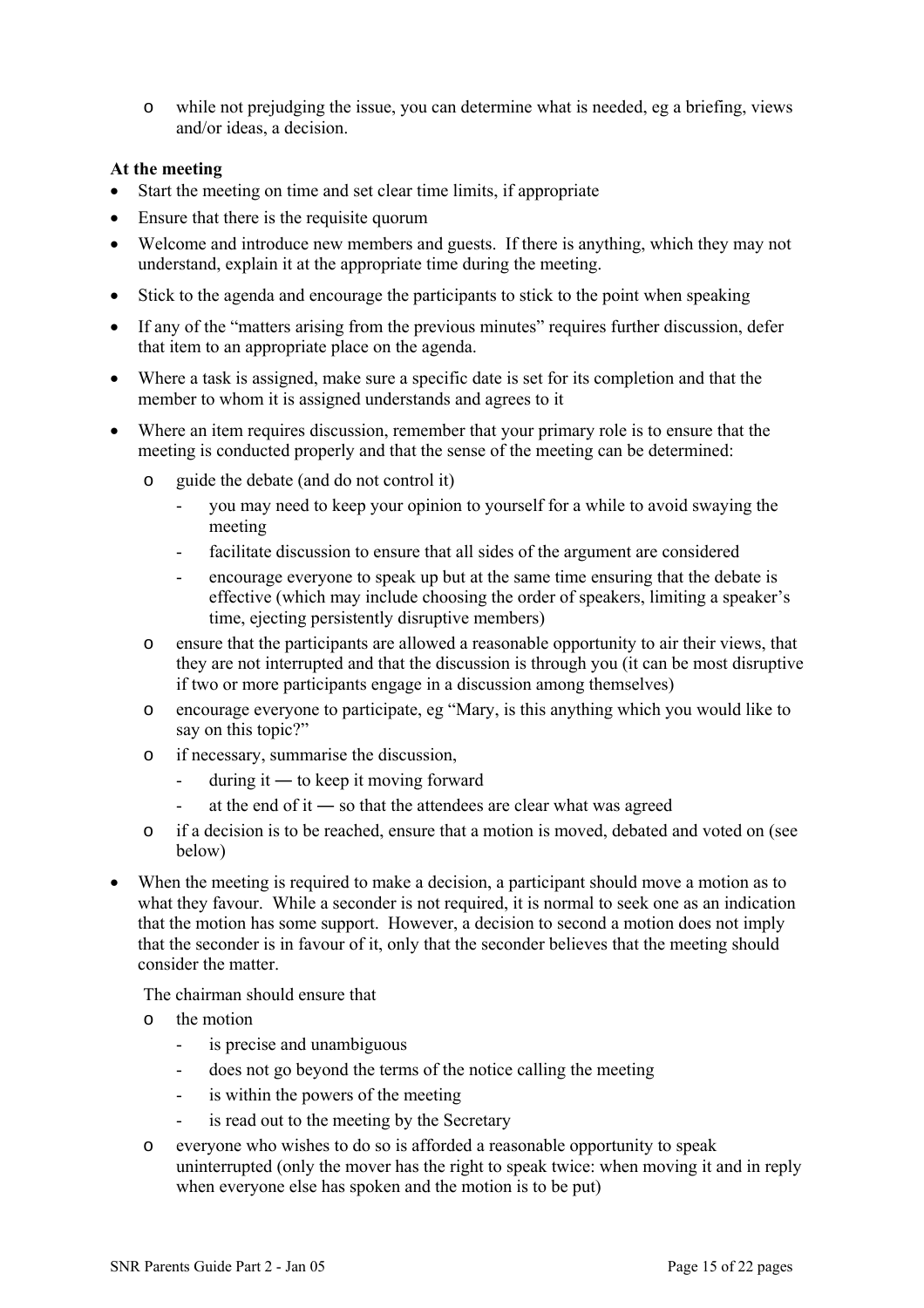- o the chairman puts the motion to a vote by asking who is voting for the motion and who is voting against it and rules whether the motion has been carried (in which case the motion becomes a resolution) or lost. If the vote is likely to be close or the Chairman cannot determine the outcome on the voices (ie the yea's and nay's) , the Chairman should conduct a poll (ie the votes for and against are counted).
- o under the common (or judge-made) law, the chairman does not have a casting vote. However, under clause 7 of the model rules for Group Committees, the chairman does have a deliberative vote<sup>5</sup>.

If, during the discussion of a motion, someone seeks to amend it, that person should move a motion that it be amended. An amendment must relate to the matter involved in the motion. The chairman should follow a similar procedure for that amendment motion as for the original motion, with the amendment motion being debated and voted upon. The meeting should then return to the debate of the original motion (as amended, if necessary).

Once the Chairman has accepted a motion, the discussion must be confined to that motion.

A motion cannot be withdrawn by its mover without the seconder's agreement.

A participant can move, at any time during the discussion of a motion, "That the motion be now put". The chairman has discretion to reject it. If the chairman accepts it, s/he should take a vote on it without further discussion. If carried, the chairman should allow the mover of the original motion a right of reply and then take a vote on the original motion.

No motion or an amendment should go beyond the competence of the meeting, ie having regard to the powers of the Group Committee and the purpose for which the meeting was called.

A Chairman should not move or second a motion nor participate in the debate of it because s/he should remain impartial in order to discharge the Chairman's duty to obtain the sense of the meeting. Likewise, the Chairman should refrain from voting on a motion except where there is a poll.

• When closing the meeting, confirm the date, time and place for the next meeting.

In short, *run the meeting* from start to finish.

# **Secretary**

# **Duties**

- to make an accurate record of everything that is done at the meeting.
- to ensure that all relevant correspondence is tabled at the meeting and that it is dealt with in accordance with the decisions made at the meeting

# **Before the meeting**

- check the correspondence which is to be tabled at the meeting
- send out an agenda after conferring with the Chairman and the Group Leader

# **At the meetin[g6](#page-15-1)**

• Circulate an Attendance Book for the members and guests to sign and note apologies from those who have given notice that they are unable to attend

<span id="page-15-0"></span> <sup>5</sup> A model form of the rules of a Group Committee is set out on pages 113 – 121 of the NSW Branch's Organisation & Information Handbook (10th edn – updated 2001).

<span id="page-15-1"></span>Refer also Appendices 7 and 8 respectively, which contain sample agenda for the regular executive meetings and annual general meeting of the Group Committee meeting with the roles each member plays.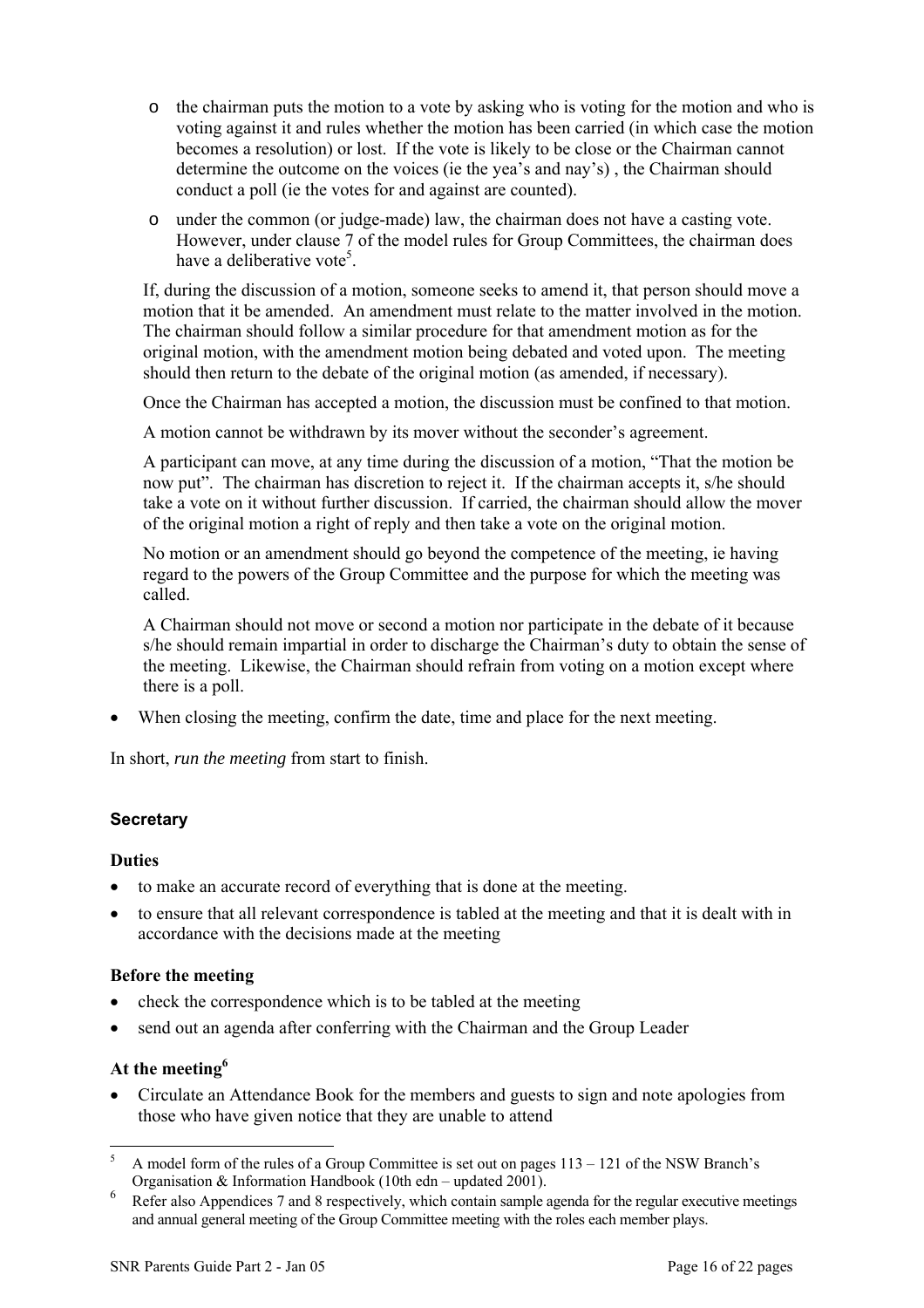- The minutes should not be a complete record of everything that was said at the meeting. It is sufficient if they record the following:
	- o the nature of the meeting eg Group Committee meeting, annual general meeting
	- o the date, time and venue of the meeting
	- o the names of those present as members ("Present") or by invitation ("In attendance") and the identity of the chairman
	- o a record of the business of the meeting in the order it was done ― "General Business" includes all business that does not fit in any other specific section of the agenda
	- o the confirmation (or adoption) of the minutes of the previous meeting
	- o a brief outline of the correspondence tabled at the meeting and what was decided be done about each item should be noted
	- o all decisions made should be recorded (the mover and seconder do not have to be noted)
	- o reports presented to the meeting should be noted

Unless it assists in understanding the decision, which was reached by the meeting, it is desirable that views and statements made by members are not recorded in the minutes since they are the individual's whereas the minutes are a record of the committee's views as a group.

If you are having trouble recording what is being said (for example, because you do not understand something, people are speaking too quickly), speak up immediately because it is essential that you make an accurate record of what took place.

# **After the meeting**

• Promptly send to the Chairman a draft of the minutes for comment and, after agreeing the minutes with him or her, promptly circulate the final version to the Committee members.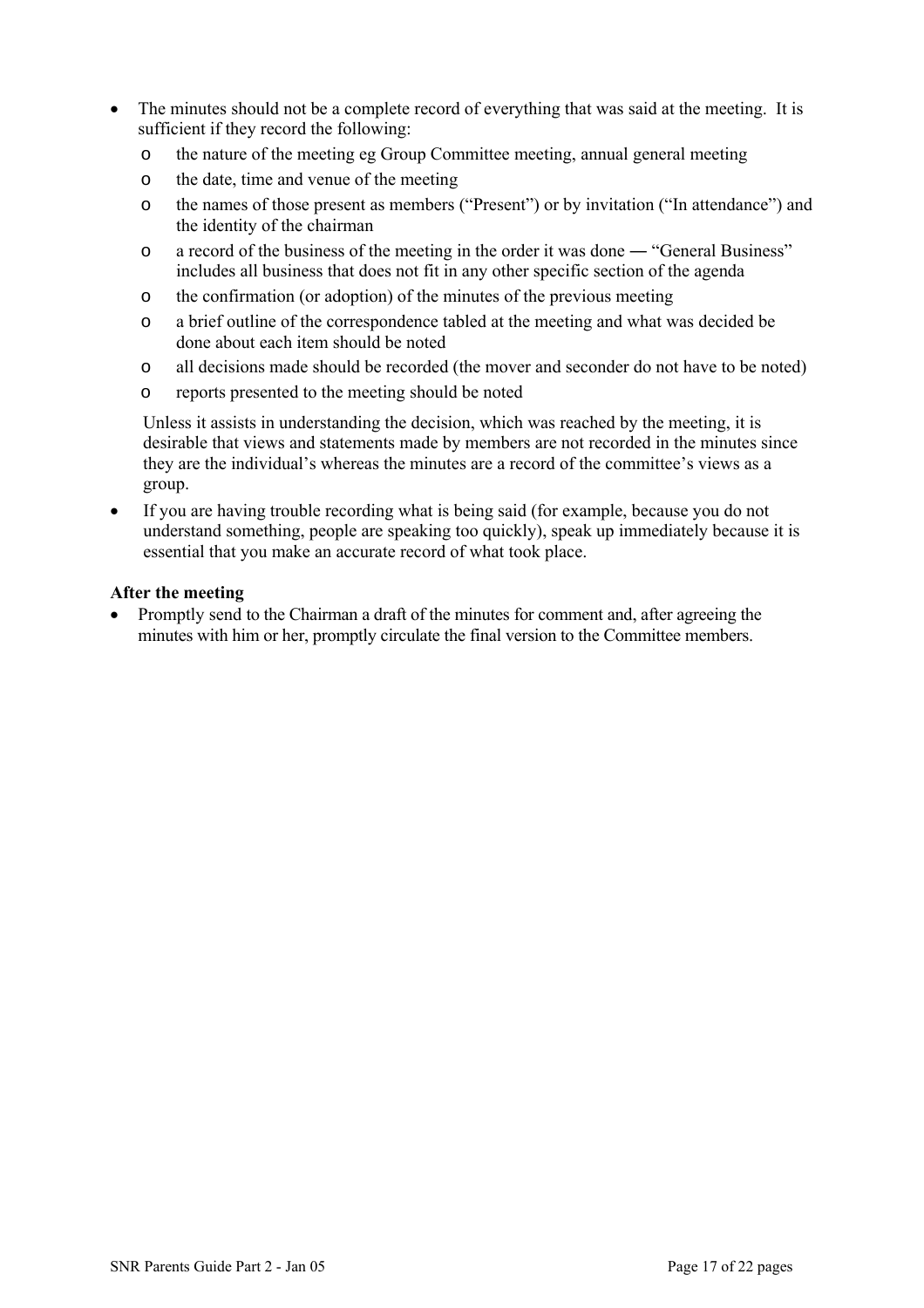# **Appendix 9**

[Sample Agenda and its Management for Regular Meetings of the Executive of the Group Committee Meeting  $]^{7}$ 

| Item                                 | <b>Person</b> | <b>Actions</b>                                                                                           |
|--------------------------------------|---------------|----------------------------------------------------------------------------------------------------------|
| <b>Present</b>                       | Chairman      | Announces opening of meeting                                                                             |
|                                      |               | [Opens the meeting with a Scouting Prayer]                                                               |
| In attendance <sup>8</sup>           |               | Introduces new attendees                                                                                 |
| <b>Apologies</b>                     |               | Calls for apologies from any non-attendees                                                               |
|                                      |               | Reviews agenda and notes additional items of business                                                    |
|                                      | Secretary     | Circulates attendance book                                                                               |
| <b>Acceptance of</b>                 | Chairman      | Requests acceptance of minutes (as amended, if                                                           |
| minutes of previous                  |               | necessary) as a correct record and deals with the motion                                                 |
| meeting<br><b>Items arising from</b> | Chairman      | Leads the meeting through each item, calling for                                                         |
| minutes                              |               | appropriate action, eg an update report, a resolution                                                    |
| Correspondence                       | Secretary     | Outlines each item of correspondence received and sent                                                   |
|                                      |               | since last meeting                                                                                       |
|                                      | Chairman      | Where warranted calls for appropriate action; eg                                                         |
|                                      |               | resolution, commitment from an attendee to deal with an                                                  |
|                                      |               | item                                                                                                     |
| <b>Treasurer's report</b>            | Treasurer     | Presents written financial report including:<br>progress against budget) in writing, with copies for all |
|                                      |               | $\overline{\phantom{a}}$<br>members                                                                      |
|                                      |               | status of payment re Group levy by parents (number                                                       |
|                                      |               | outstanding – do not name)                                                                               |
|                                      |               | Moves that the financial report be accepted                                                              |
|                                      | Chairman      | Calls for seconder and deals with the motion                                                             |
|                                      | Treasurer     | Lists accounts for payment                                                                               |
|                                      |               | Moves that the accounts be approved for payment                                                          |
|                                      | Chairman      | Calls for seconder and deals with the motion                                                             |
| <b>Group Leader's</b>                |               | Presents written report on the Group, such as                                                            |
| report                               |               | youth and adult membership status: current, new                                                          |
|                                      |               | members, dropouts (with reasons), waiting list<br>Information/requests from Group Council,<br>position - |
|                                      |               | District, Region, Branch                                                                                 |
|                                      |               | Section activities, past and future<br>$\qquad \qquad \blacksquare$                                      |
|                                      |               | funds which are needed by Leaders                                                                        |
|                                      |               | Moves that the report be accepted (and any requested                                                     |
|                                      |               | funds be provided)                                                                                       |
|                                      | Chairman      | Calls for seconder and deals with the motion                                                             |

<span id="page-17-0"></span> $\overline{7}$ 

<span id="page-17-1"></span>Refer also **Appendix 6** [Tips on conducting meetings and recording the minutes of them]<br><sup>8</sup> While not essential, it is common to record the members, who attend, under "Present" and other attendees under "In attendance".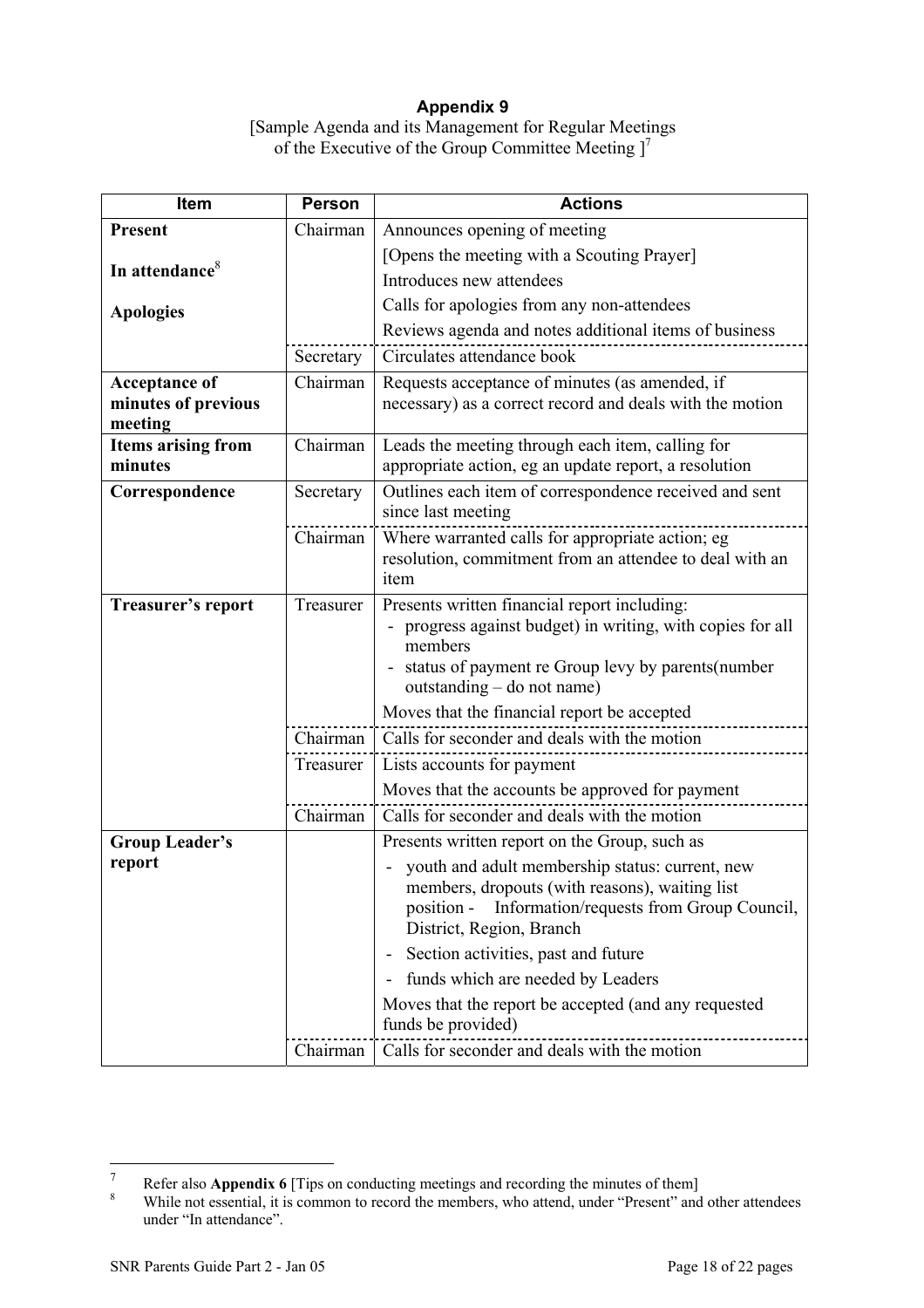| <b>Hall Maintenance</b><br>Convenor's report                         | Hall<br>Maintenance                              | Presents written report on maintenance on hall and<br>equipment                                                                                                                 |
|----------------------------------------------------------------------|--------------------------------------------------|---------------------------------------------------------------------------------------------------------------------------------------------------------------------------------|
|                                                                      | Convenor                                         | Moves that the report be accepted (and any requested<br>funds be provided)                                                                                                      |
|                                                                      | Chairman                                         | Calls for seconder and deals with the motion                                                                                                                                    |
| <b>Public Relations</b><br>Officer's report                          | Public<br>Relations<br>Officer                   | Presents written report on public relations, including<br>next Newsletter<br>Moves that the report be accepted (and any requested<br>funds be provided)                         |
|                                                                      | Chairman                                         | Calls for seconder and deals with the motion                                                                                                                                    |
| <b>Social Committee /</b><br><b>Fundraising</b><br>Convener's report | Social<br>Committee /<br>Fundraising<br>Convener | Presents written report on past and future<br>social activities<br>fundraising projects.<br>Moves that the report be accepted (and any requested<br>funds be provided)          |
|                                                                      | Chairman                                         | Calls for seconder and deals with the motion                                                                                                                                    |
| <b>General business</b>                                              | Chairman                                         | Calls for any additional items<br>Addresses each item and, where warranted, calls for<br>appropriate action, eg resolution, commitment from an<br>attendee to deal with an item |
| <b>Next meeting</b>                                                  | Secretary                                        | Confirms the date, time and place of next meeting                                                                                                                               |
| <b>Closure of meeting</b>                                            | Chairman                                         | Declares the close of meeting                                                                                                                                                   |

# **Notes**

- All reports should be in writing and copies distributed at (or preferably before) the meeting. This assists the Secretary and facilitates the efficient despatch of business at the meeting.
- Let the Secretary know about additional items in time for their inclusion in the agenda, which is sent out before the meeting, so that the attendees have time to think about them.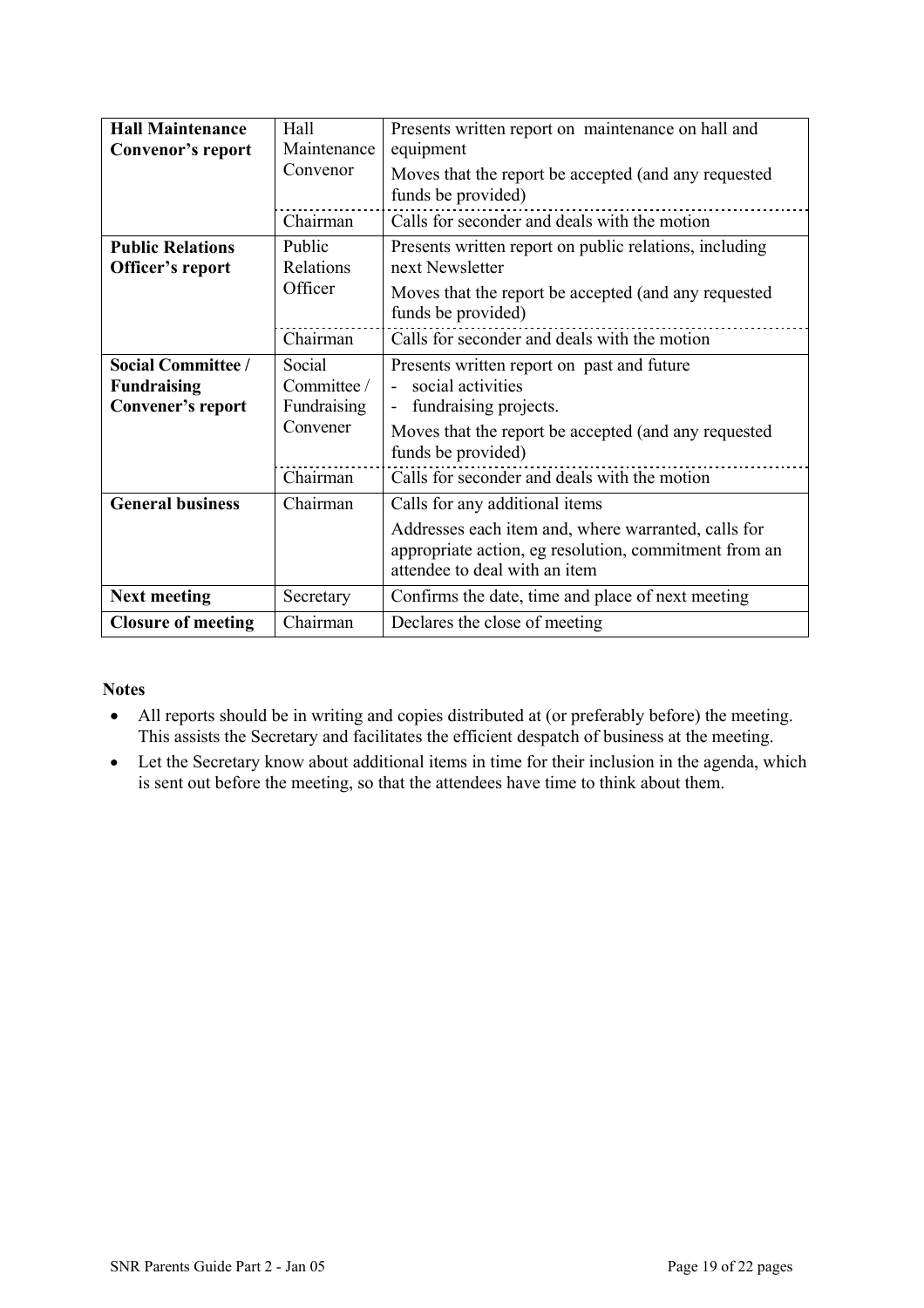# **Appendix 10**  [Sample Agenda and its Management for the Annual General Meeting of the Group Committee<sup>1[9](#page-19-0)</sup>

| Item                                         | <b>Person</b> | <b>Actions</b>                                                                                                                                   |
|----------------------------------------------|---------------|--------------------------------------------------------------------------------------------------------------------------------------------------|
| Present                                      | Chairman      | Announces opening of meeting                                                                                                                     |
|                                              |               | [Opens the meeting with a Scouting Prayer]                                                                                                       |
| In attendance <sup>10</sup>                  |               | Welcomes everybody and introduces him/herself and<br>others, including any invited guests                                                        |
| <b>Apologies</b>                             |               | Calls for apologies from any non-attendees                                                                                                       |
|                                              | Secretary     | Circulates attendance book                                                                                                                       |
| Acceptance of minutes of<br>previous meeting | Chairman      | Requests acceptance of minutes (as amended, if<br>necessary) as a correct record and deals with the motion                                       |
| <b>Items arising from minutes</b>            | Chairman      | Leads the meeting through each item, calling for                                                                                                 |
|                                              |               | appropriate action, eg an update report, a resolution                                                                                            |
| <b>Section Leader's reports:</b>             | Each          | [See the notes below about the benefits of the                                                                                                   |
| <b>Joey Scout Leader</b>                     | Leader in     | presenter's report being in writing and distributed]                                                                                             |
| <b>Cub Scout Leader</b>                      | turn          |                                                                                                                                                  |
| <b>Scout Leader</b>                          |               |                                                                                                                                                  |
| <b>Venturer Scout Leader</b>                 |               |                                                                                                                                                  |
| <b>Rover Crew Leader</b>                     |               |                                                                                                                                                  |
|                                              | Chairman      | At the conclusion of each presentation:                                                                                                          |
|                                              |               | - invites comments or questions                                                                                                                  |
|                                              |               | briefly thanks the presenter for all the work the<br>Leader and his/her fellow leaders have done                                                 |
|                                              |               | invites the meeting to accept the report by<br>acclamation (applause) as a show of appreciation                                                  |
| <b>Group Leader's Report</b>                 |               | [See comment for previous report]                                                                                                                |
|                                              | Chairman      | As for the previous report                                                                                                                       |
| <b>Treasurer's Report</b>                    | Treasurer     | Presents the audited, consolidated, annual financial<br>accounts of the Group (including those of any Section)                                   |
|                                              |               | Moves that the financial report be accepted                                                                                                      |
|                                              | Chairman      | Calls for seconder                                                                                                                               |
|                                              |               | Invites questions and comments                                                                                                                   |
|                                              |               | Invites the meeting to accept the report by acclamation<br>as a show of appreciation                                                             |
| <b>Appointment of auditor</b>                | Treasurer     | Moves a vote of thanks to the auditor for auditing the<br>accounts and that, with his/her consent, the auditor be<br>appointed for the next year |
|                                              | Chairman      | Calls for seconder and deals with the motion                                                                                                     |

<span id="page-19-0"></span><sup>&</sup>lt;sup>9</sup> Refer also **Appendix 6** [Tips on conducting meetings and recording the minutes of them. Note also that the annual NSW Branch forms should have been completed for this meeting.]

<span id="page-19-1"></span><sup>&</sup>lt;sup>10</sup> While not essential, it is common to record the members, who attend, under "Present" and other attendees under "In attendance".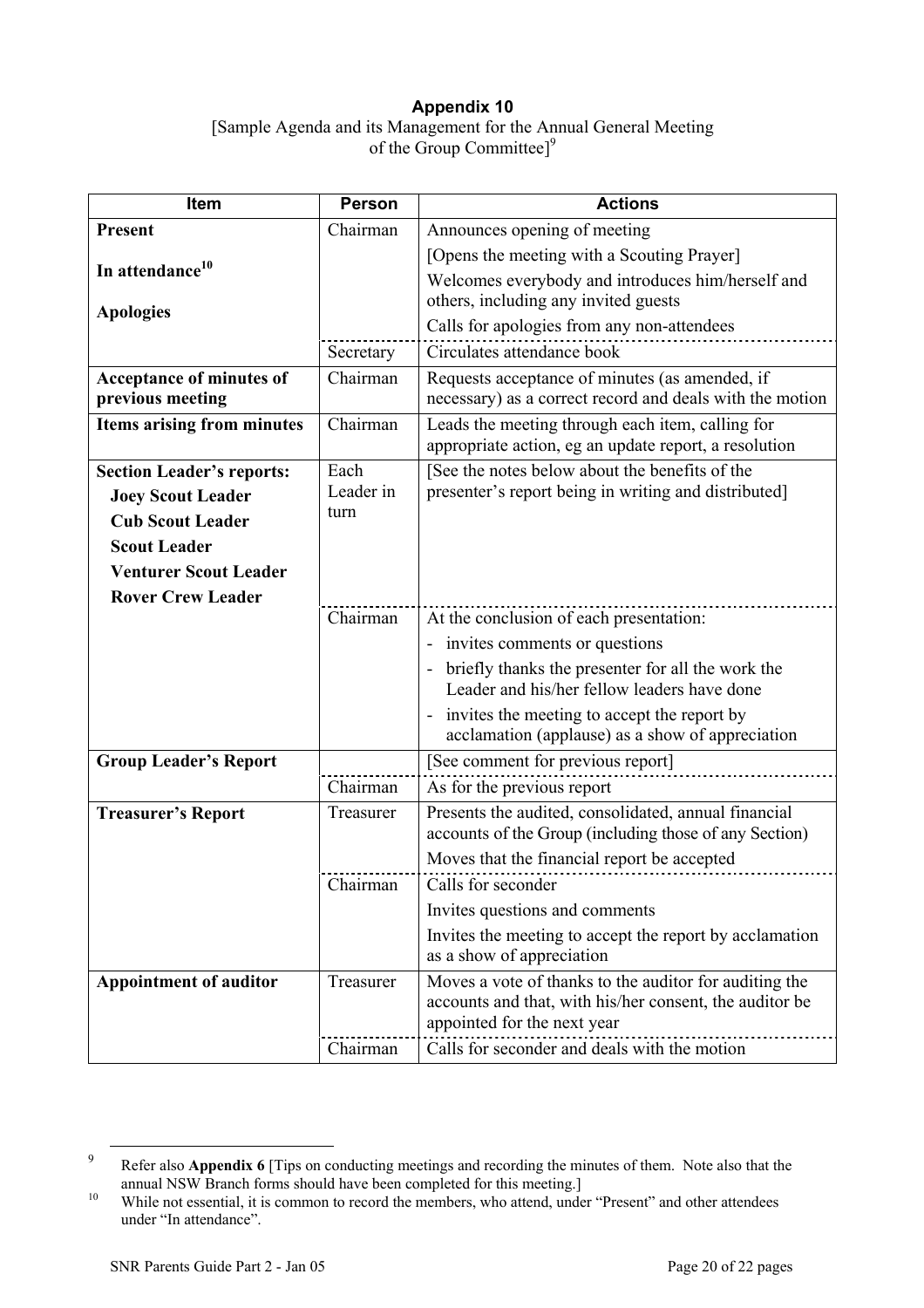| <b>Group Committee reports:</b>                          | Each                  | [See the notes below about the benefits of the                                                                                                   |
|----------------------------------------------------------|-----------------------|--------------------------------------------------------------------------------------------------------------------------------------------------|
| <b>Hall Maintenance</b>                                  | presenter,            | presenter's report being in writing and distributed]                                                                                             |
| Convenor                                                 | in turn               |                                                                                                                                                  |
| <b>Public Relations Officer</b>                          |                       |                                                                                                                                                  |
| <b>Social Committee /</b><br><b>Fundraising Convener</b> |                       |                                                                                                                                                  |
|                                                          | Chairman              | At the conclusion of each presentation:                                                                                                          |
|                                                          |                       | - invites comments or questions                                                                                                                  |
|                                                          |                       | briefly thanks the presenter for all the work s/he and<br>his/her committee members have done                                                    |
|                                                          |                       | invites the meeting to accept the report by<br>acclamation as a show of appreciation                                                             |
| Chairman's report                                        | Chairman              | [See the notes below about the benefits of the<br>presenter's report being in writing and distributed]                                           |
|                                                          |                       | This should not duplicate what has been covered in<br>other members' report.                                                                     |
|                                                          |                       | Moves that his/her report be accepted, calls for a<br>seconder and deals with the motion                                                         |
|                                                          |                       | Invites the meeting to show their appreciation for the<br>committee's members and their helpers by acclamation                                   |
| <b>Election of office-bearers</b>                        | Chairman              | Vacates the Chair in favour of an independent person,<br>eg the Group Leader, an invited Commissioner                                            |
|                                                          | Temporary<br>Chairman | Calls for nominations for each position                                                                                                          |
|                                                          |                       | If necessary, holds an election, declares the office-<br>holder                                                                                  |
|                                                          |                       | At the conclusion, invites the continuing / new<br>Chairman to take the Chair                                                                    |
| <b>Guest's address</b>                                   | Chairman              | Invites the invited Commissioner to address the<br>meeting and introduces him/her                                                                |
|                                                          |                       | At the conclusion of the address, thanks the speaker and<br>invites the meeting to thank the speaker by acclamation<br>as a show of appreciation |
| <b>General business</b>                                  | Chairman              | Calls for any additional items                                                                                                                   |
|                                                          |                       | Addresses each item and, where warranted, calls for<br>appropriate action, eg resolution                                                         |
| <b>Closure of meeting</b>                                | Chairman              | Declares the close of meeting (and invites everyone to<br>stay for a chat over a cup of tea / coffee)                                            |

# **Notes:**

- A Scout Group is required to hold an Annual General Meeting as soon as possible after 31 March each year.
- All parents should be invited. It is also usual for the District Commissioner or, someone in his/her place, to be invited and for them briefly to address the meeting. They can also be asked to conduct the election of the office-bearers with the help of the Group Leader. If you invite guests, you will need to make arrangements for them: Who will liaise with them before the